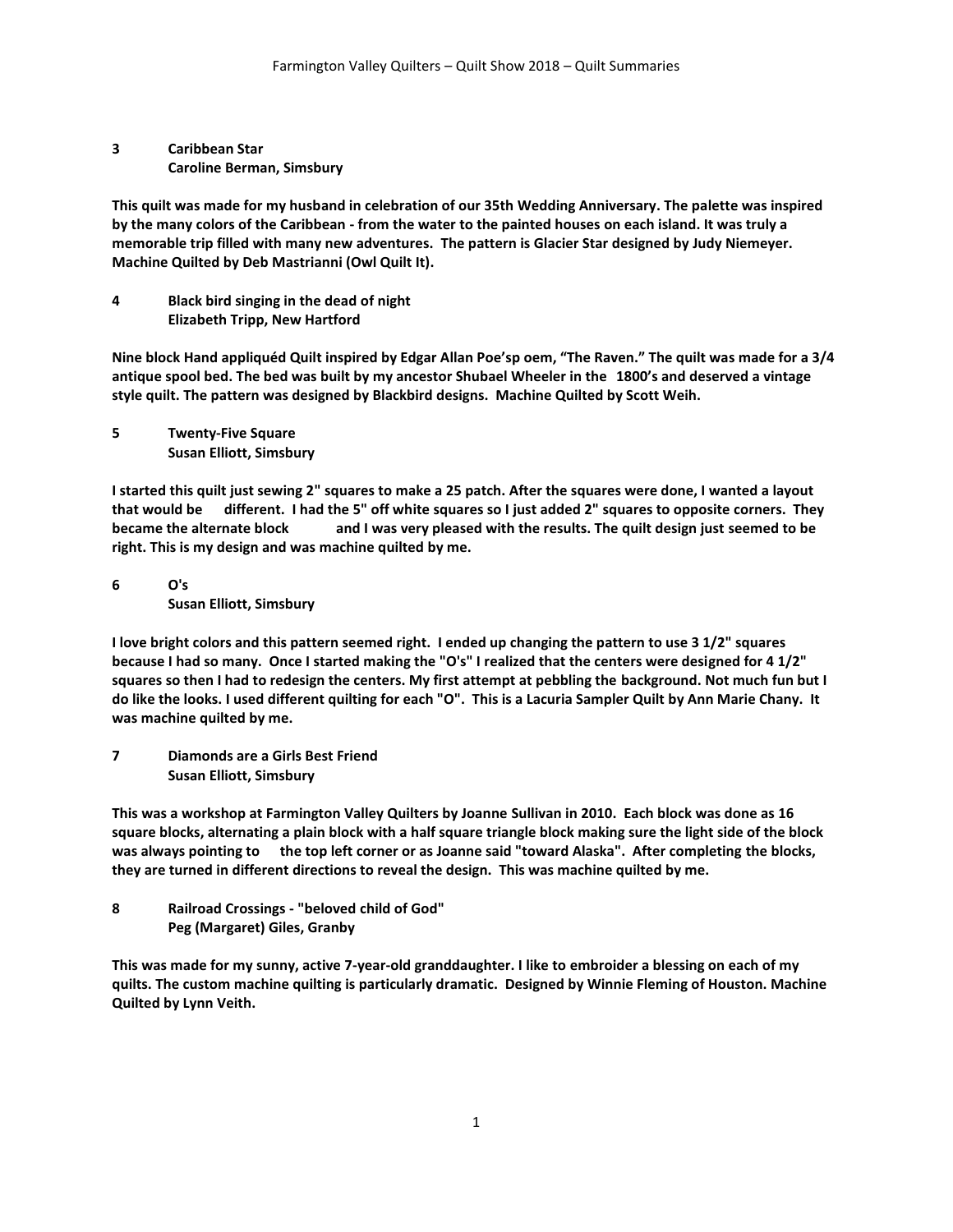## **9 Le Jardin Jolie Judith Prohaska, Canton**

**A wonderful project started in Karen Buckley class in 2014. I changed most of the blocks and made up my own. I used "notions" to enhance the special effects. This is a variation of a K.K.Buckley design and was hand quilted by me.**

**10 Elephant Parade Judith Prohaska, Canton**

**Named for a large congregation of elephants in India. I designed the elephants with their trunks up for good luck. It was fun choosing Kaffe Fasset fabrics for each elephant. Big stick quilting throughout and embroidered elephants in the outer borders. This is my design and I hand quilted it.**

**11 Baby elephants Judith Prohaska, Canton,**

**I picked up this pattern when I went to Jen's shop in Melbourne, Australia. I've made several baby quilts and enjoyed trying the raw edge appliqué technique. Designed by Jen Kingwell and machine quilted by me.**

**12 Kona Solids Judith Prohaska, Canton**

**An inventive easy pattern showcasing wonderful Kona solids. Pattern from Keepsake Quilting. Machine quilted by Deb Mastrianni.**

**13 Colored squares Judith Prohaska, Canton**

**I utilized Kona scraps and played with Big Stitch quilting to create movement. This is my design and was quilted by me.**

**14 Ladies of the Valley Judith Prohaska, Canton**

**There are 14 ladies tied together with ribbon. I thought this would be great decoration somewhere at the show and showcase our Friendship blocks. The Friendship blocks are made by many members of the Guild. Assembled and machine quilted by me.**

**15 Country Barn Maureen Hulsart, Bloomfield**

**Country Barn was made in the Lenore Crawford Workshop. We focused on colors, transitions and fabric placement to design a picture. This is my design.** 

**16 Stars in the Night Sky Nancy Sonneborn, Farmington**

**This was completed in 2016 and is one of the only quilts I have done using solids. The design is also a little out of the box for me, very modern and bold. The quilting is free motion using my favorite letter C design. I used variegated thread which complimented the colors in the quilt top and the backing.** 

**17 Camelot**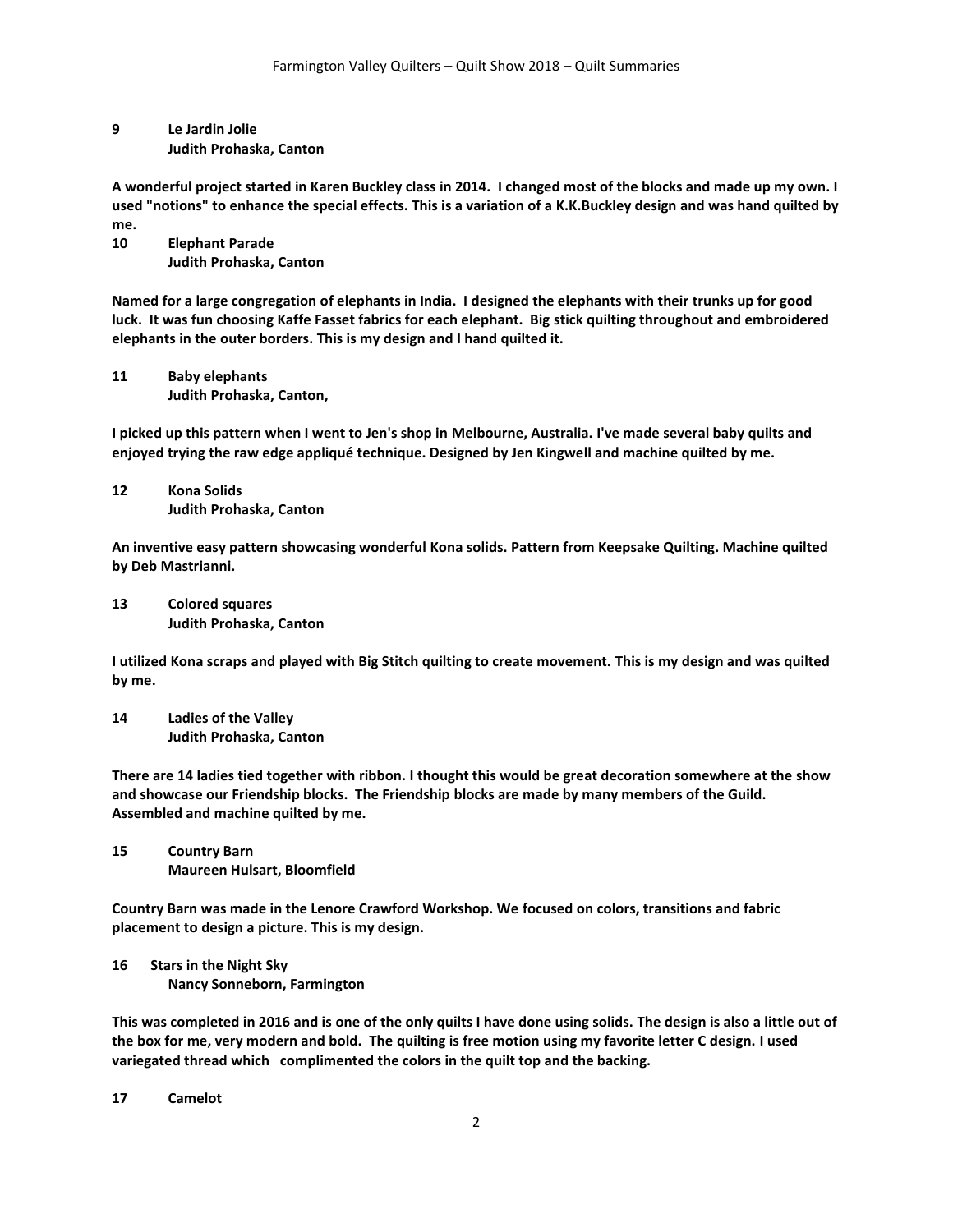#### **Nancy Sonneborn, Farmington**

**In this quilt I got to use up a lot of colorful scraps and the border is different as the prairie points were done improv style with no measuring. If you check, they are not the same. I did the machine quilting using free motion. The pattern is by Karen Griska.** 

**18 The Neighborhood Nancy Sonneborn, Farmington**

**It was most enjoyable creating each different block and putting together all the combinations of very colorful fabrics. Moda Block of the week in fall of 2016. It was machine quilted by me.**

**19 Rising Star Nancy Sonneborn, Farmington**

**I used Kaffe Fassett fabrics front and back. Got a lot of practice doing free motion feathers with these blocks. The pattern is Missouri Star. It was machine quilted by me.**

**20 Turbulence Nancy Sonneborn, Farmington**

**I completed this in 2017 and quilted using free motion. The pattern is by Linda Warren. It is machine quilted by me.**

**21 Dizzy Daisy Nancy Sonneborn, Farmington**

**Colorful display of Kaffe Fassett fabric line highlighted by the white background. The pattern is Missouri Star. It is machine quilted by me.**

**22 Connecticut Peggy Thomsen, Weatogue**

**This is my 2017 June Challenge entry for "What Connecticut means to me". I took a literal approach and recreating the map of Connecticut with each of the eight counties in a different fabric. This is my design and was machine quilted by me.**

**23 Tulip Pinwheel Peggy Thomsen, Weatogue**

**The top was completed a few years ago and was sitting unfinished and unloved in a box waiting for my skills on the longarm to improve. The applique was all done by hand using the needle turned method. The quilting is a combination of piano keys in the border with a simple meander in the center. The pattern is by Sharon Britt of Mountain Bottom Quilts. It is machine quilted by me.**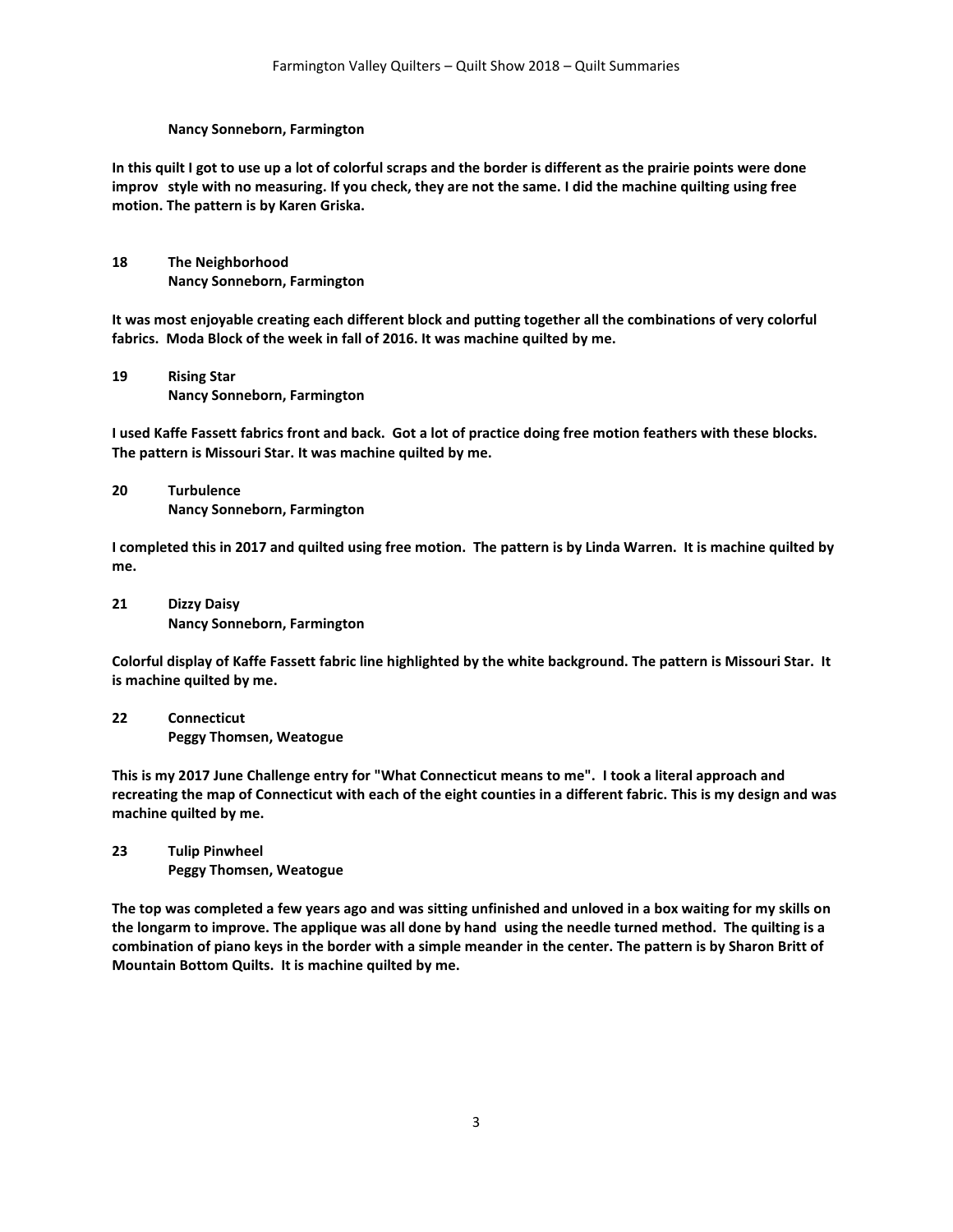## **24 Hexi Sampler Peggy Thomsen, Weatogue**

**The blocks were all hand pieced following the patterns from Katja Marek's book "The New Hexagon". All 52 hexagons in the quilt top are different patterns. The quilting is a combination of computerized design and ruler work. The pattern is by Katja Marek. This is machine quilted by me.**

**25 New York State of Mind Peggy Thomsen, Weatogue**

**This is a one block wonder quilt with a selection of 3D cubes from the book "One-Block Wonders Cubed" by Maxine Rosenthal. There is a piece of the original fabric included on the back of the quilt. Please ask a white glove person to show you the back. I kept the quilting simple to let the fabric be the star of the show. If you look closely, you can see the Statue of Liberty and other famous New York buildings which gives the quilt its name. This is my pattern and the machine quilting was done by me.**

**27 Take A Seat Phyllis Small, West Hartford**

**My quilting friends and I exchanged chair blocks for a year and each put together our own chair quilt. Blocks were made by Diane Francini, Judy Prohaska, Robin Schofield, and Phyllis Small. This is my original pattern and it was machine quilted by me.**

**28 Patio Phyllis Small, West Hartford**

**I have be doing a series of quilts using this block design in different sizes. In this quilt I used some of my favorite fabrics designed by Alison Glass. This is my original design and was machine quilted by me.**

**29 Time to Fly Phyllis Small, West Hartford**

**A Charm Pack of little red, white and blue airplanes sat in my stash until I saw the "It's time to fly" fabric by Jennifer Sampou. Then my husband bought me a new Kaffe Fasset book, and it all came together from Kaffe's Shadow Play Quilt. Adapted from Kaffe Fassett "Shadow Play". This was machine quilted by me.**

**30 Key Lime Pie Phyllis Small, West Hartford**

**This quilt was started in the FVQI Mystery Quilt Workshop led by Lauren Elliott. I took liberties with setting the blocks with wonky black lines. The pattern was adapted from "Fat Quarter Mystery by Susan Druding. This was machine quilted by me.**

**31 Whimsical Soo Fly Memory Quilt Alberta Culley, Avon**

**My youngest sister passed away two years ago. My niece, Lynn's only child, approached me with the proposition of creating two quilts using fabric from her mother's blouses. Lynn's grandson will be given this quilt as a lasting memorial to the life Benjamin shared with his grandmother. Using the checked and plaid blouses for this project presented a challenge!! However, in the end, it was truly a labor of love. This pattern is by the Missouri Star Quilt Co. It is machine quilted by Debbie D'Angelo.**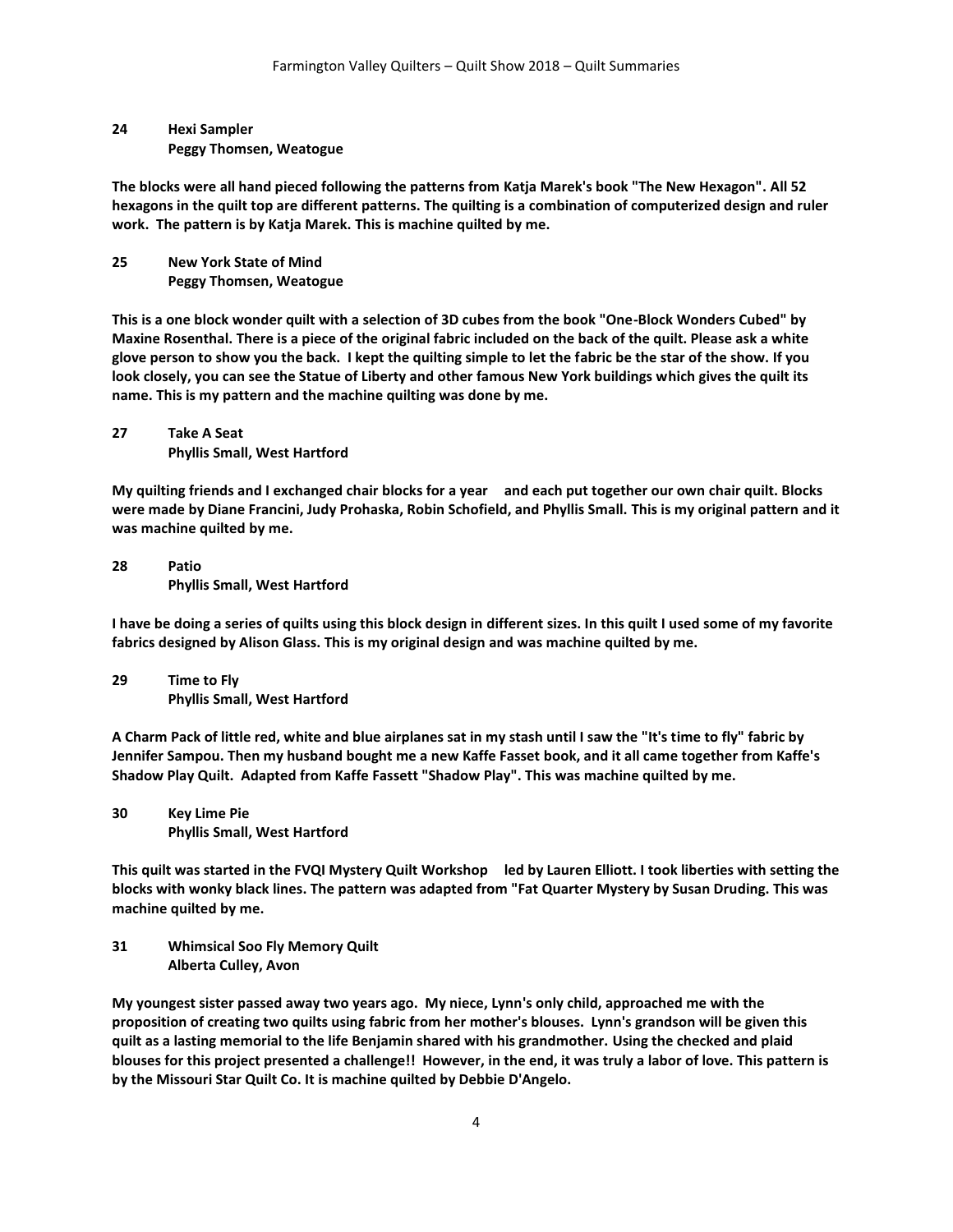### **32 Mod Owl Memory Quilt Alberta Culley, Avon**

**My youngest sister passed away two years ago. My niece, Lynn's only child, approached me with the proposition of creating two quilts using fabrics from her mother's blouses. Lynn's granddaughter will be given this mod owl quilt as a lasting memorial to the life she shared with her grandmother. Using the checked and plaid blouses for this project presented a challenge!! However, in the end, it was truly a labor of love. The design is from Sew Kind of Wonderful Contempory Quilt Designs. It is machine quilted by Debbie D'Angelo.**

## **33 Old Mill Pond Donna Gosselin, Suffield**

**Old Mill Pond was adapted from a design by Pam Buda for Heartspun Quilts. It was enlarged to fit my queen size bed. The end edges were rounded off and pillow shams were made to accent the quilt. The fabrics were from an antique cotton calicos collection by Marcus fabrics. It is machine quilted by Susan Vassallo.**

**34 Disappearing Card Trick in Chroma Leslie Perry, Canton Center**

**I selected this pattern so as to showcase the fabric selection. I used minimalist straight line quilting to allow the pattern to be the focus. Alison Glass fabric in Chroma with Essex Linen in Oyster as the background. The pattern is by Emma Jean Jansen. This is machine quilted by me.**

**35 Oh! I Love What You Are Wearing Phyllis Small, West Hartford**

**Inspired by Connecticut designer and creator of classic wearable art, this art quilt was in the 2017 Guild June Challenge. This is my design and is hand quilted by me.**

**36 Glacier Star Claudia Goodman, West Hartford**

**This Judy Niemeyer quilt pattern is called Glacier Star and was made in 2016 . I took several classes with Jackie Kunkel at Sew inspired to make this quilt. I enjoyed making this quilt in the colors of nature and look at it lovingly everyday as it sits on my bed for me and my husband to enjoy. Machine Quilted by Debbie Mastrianni.**

**37 Vintage Rose Claudia Goodman, West Hartford**

**I made this wonderful quilt in 2017 in a class with Jackie Kunkel. I am a fan of purples and pinks and it reminded me of happiness! The pattern is by Judy Niemeyer. Machine Quilted by Debbie Mastrianni.**

**38 Mariners Compass Claudia Goodman, West Hartford**

**This quilt was made in 2018 in a class with Jackie Kunkel. My husband and I owned a sailboat for many years and had many adventures in it with our family. This quilt brought back many good memories. The pattern is by Judy Niemeyer. Machine Quilted by Debbie Mastrianni .**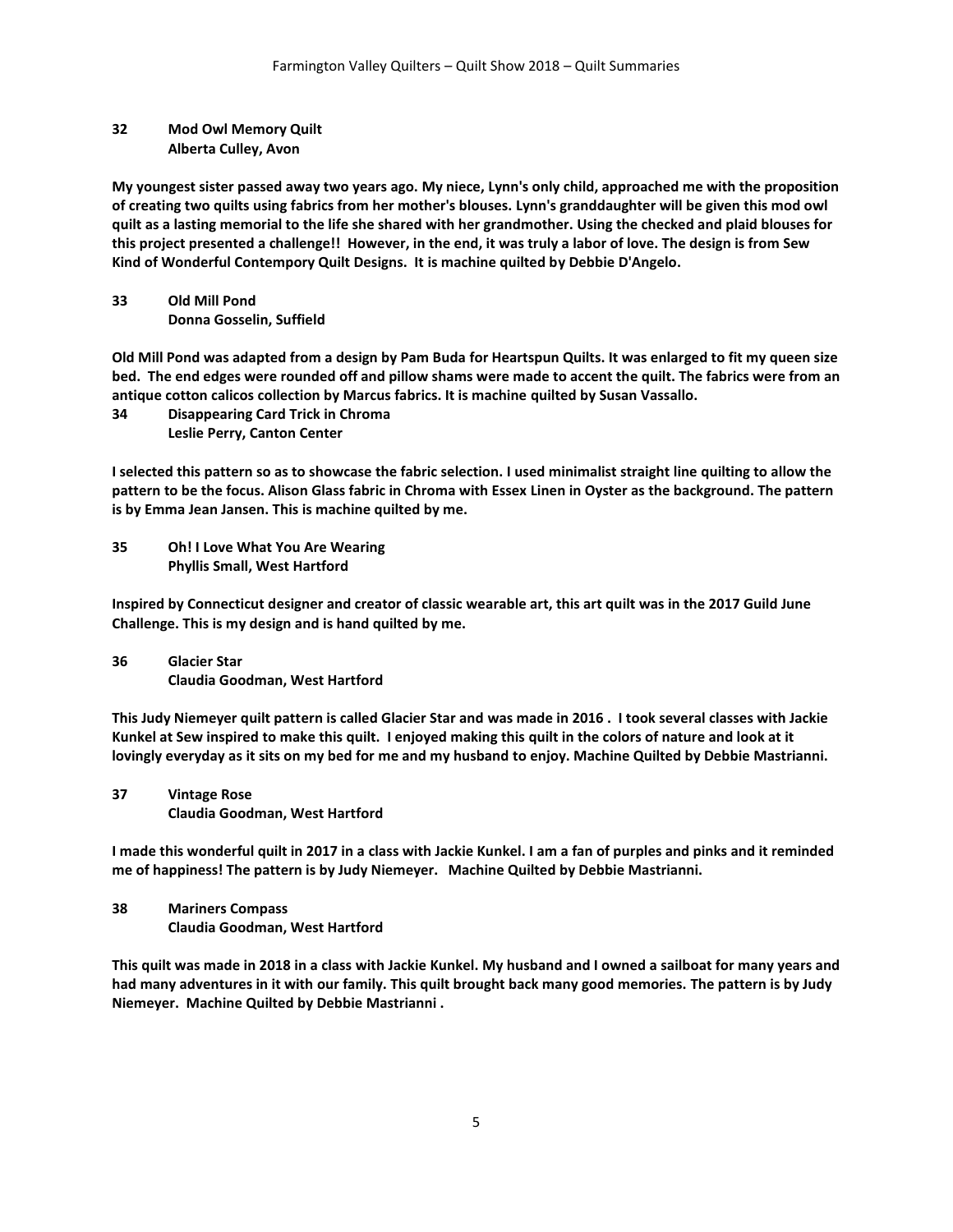# **39 Super Moon**

**Beverly Hughes, Bloomfield**

**Started in a workshop two years ago. Coloring ideas came from a super moon that was visible at that time. The colors made me think I was floating in space. The pattern is by Linda Warren. This is machine quilted by me.**

**40 Stormy #1 Beverly Hughes, Bloomfield**

**David Sirota's paper piecing technique opened up a new easy way to do traditional piecing. Design is by David Sirota. This is machine quilted by me.**

**41 Flutterby Nancy Sonneborn, Farmington**

**This was definitely an exercise in piecing, lots of seams to match and lots of trimming, but the result was totally worth the effort. Quilted by free motion using the 2 inch squares as a guide to the orange peel pattern. Designed by Jen Kingwell. Machine quilted by me.**

**42 Diamonds, Feathers & Pearls Hunter Star Maureen Hulsart, Bloomfield**

**I have always thought a red and white Hunter Star quilt was eye-catching. The boarder incorporates Deb Tucker's Hot Flash Blocks, adding a little black for more contrast. I think Susan's quilting designs really complement the pattern. Machine quilted by Susan Vassallo.**

**43 Christmas Flowers Nancy Wallace, Southbury**

**Found this quilt pattern in an old craft book while working at the local library. There were no directions but using the Quilter's Grid Fusible Interfacing made assemble fairly easy. It was one of my first attempts at stippling and I got hooked on it. This is machine quilted by me.**

**44 Desert Lights Diane Francini, New Britain**

**This quilt came about as a way to use up fabrics that matched the backing material. These are not colors I normally use, but I do love the way it came out . Machine Quilted by Deb Mastrianni.**

**45 Cottage Quilt II Diane Francini, New Britain**

**This block was one of our guild friendship blocks. Although I didn't win the friendship blocks, I loved the fun, colorful look and decided to use the pattern to make my second cottage quilt. Still hoping for a cottage!! This was machine quilted by me.**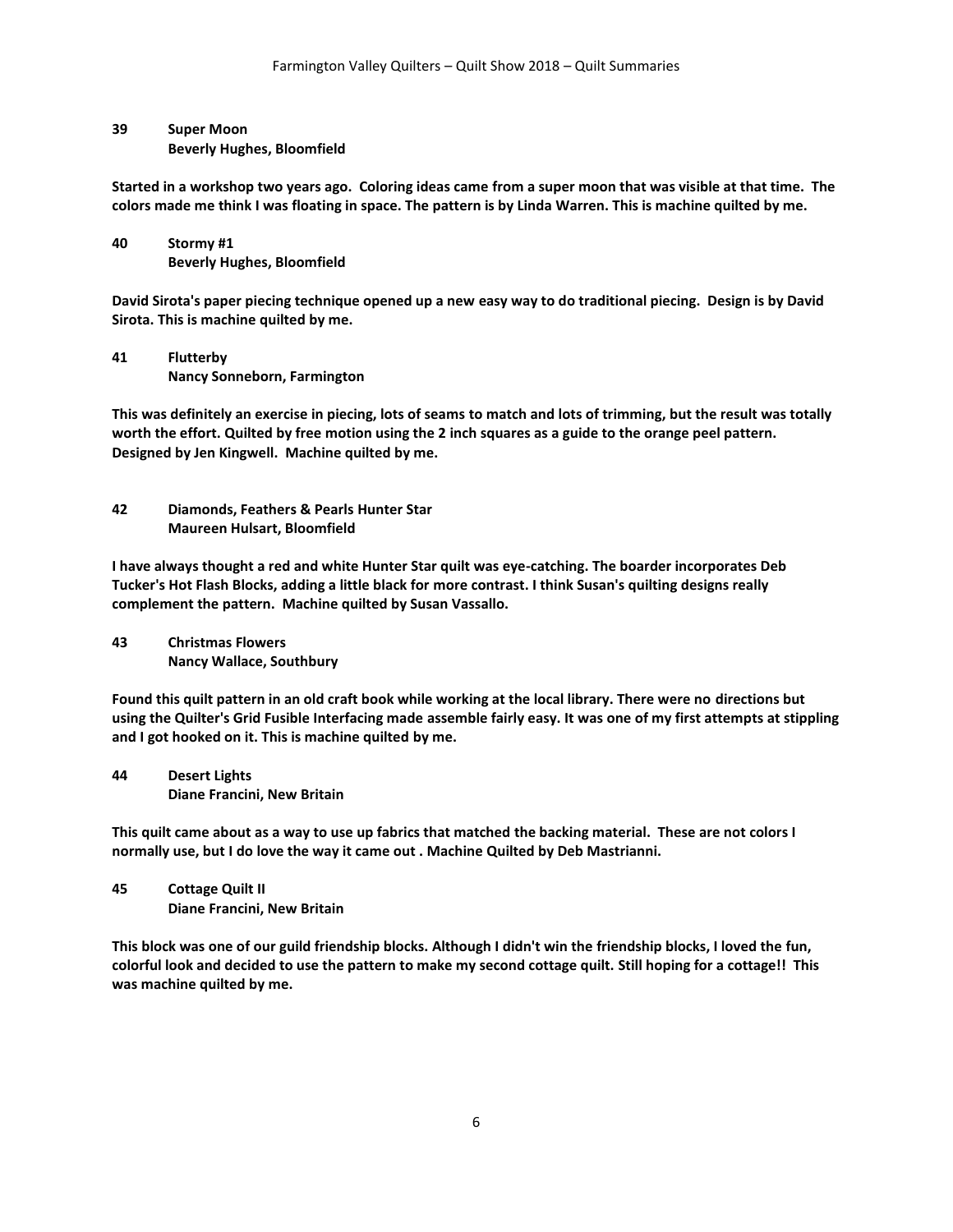## **46 Forest Nights Diane Francini, New Britain**

**The fabrics were left over from my Midnight Sky quilt, displayed in our 2016 Quilt Show. My daughter has two small dogs whose coloring match these fabrics. I thought it would be a perfect quilt for the whole family to enjoy. The pattern is a Quarter Log Cabin. Machine Quilted by Deb Mastrianni.**

**47 Blowin' in the Wind Patricia Palmer, Southbury**

**This is a quilt of fall leaves (hand painted fabric) blowing in the wind, which is depicted in the quilting. There is also a tree branch that is couched yarn. The leaves stems are embroidered and hold the leaves in place. Hand Quilted by myself.**

**48 Kaleidoscope Robin Schofield, Simsbury**

**I was just having fun with color and string quilts. This is my design and is machine quilted by me.**

**49 Chairs Make a House a Home Robin Schofield, Simsbury**

**Most of the chairs were exchanged in my art group, and the quilt was created by me. I added some extra chairs in order to pull the quilt design together. I added photographs of a few chairs that have meaning to my family. This is machine quilted by me.**

**50 Rabbit Rabbit Robin Schofield, Simsbury**

**I got carried away making so many black and white square in a square blocks, so it became a small quilt. I added the color and animals to make it whimsical. This was machine quilted by me.**

**51 Falling Leaves Nancy Wallace, Southbury**

**This is a paper-pieced quilt. The workshop class was at Yankee Quilter in Southbury. The design is by Ilene Bartos Designs. This is machine pieced and quilted by me.**

**52 African Cowboys Nancy Wallace, Southbury**

**I was inspired by some primitive African quilts I found on the Web. It was a perfect opportunity to use my collection of African and Western fabrics. This is my design and is machine quilted by me.**

**53 Sunrise Susan Elliott, Weatogue**

**This quilt was made for The Grandbees 2018 challenge,Sunrise/Sunset. I chose an Ombre fabric for the blue as I like the gentle color change. This is my design and is machine quilted by me.**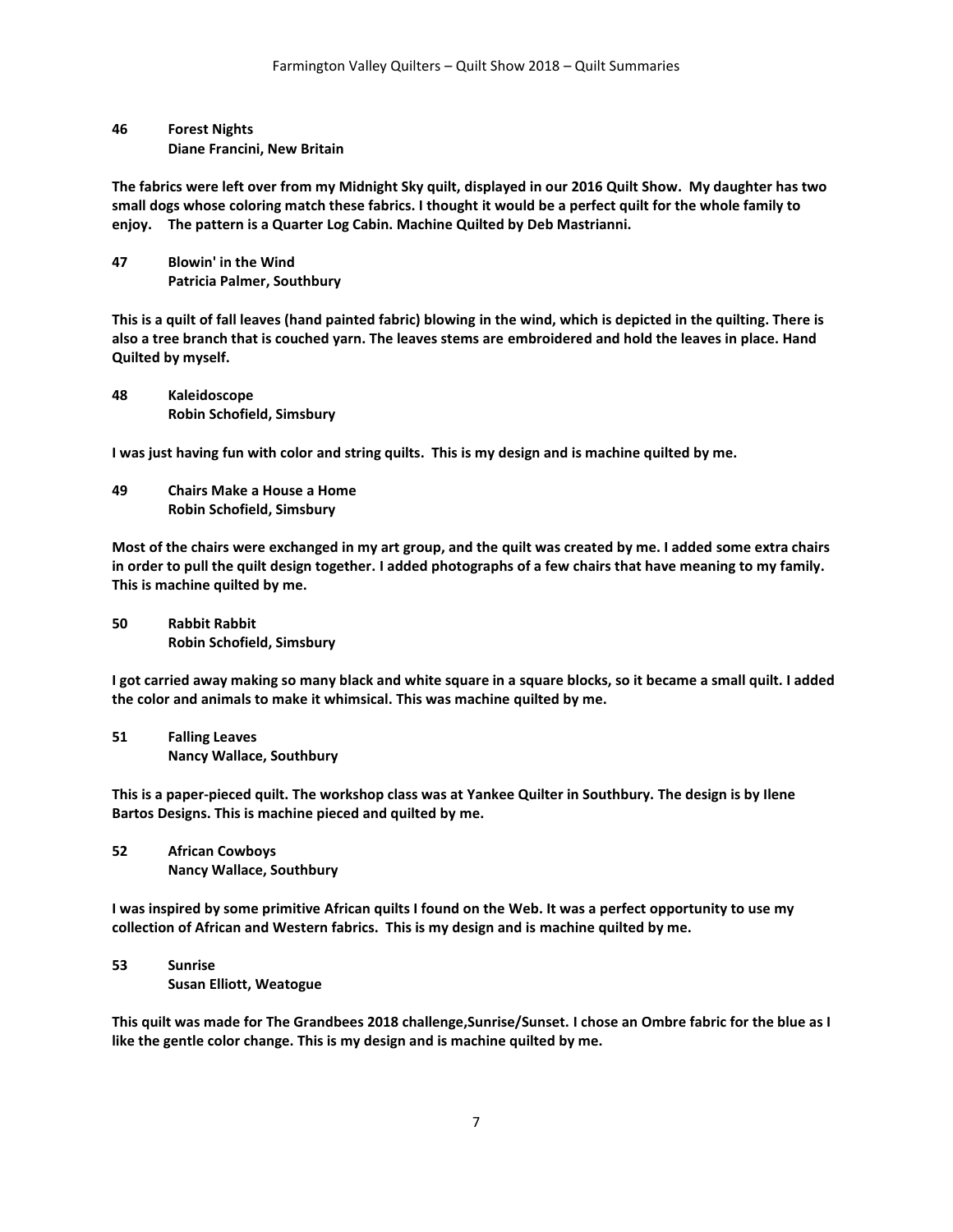### **54 Colorful World of Butterflies Anne Dodge, Barkhamsted**

**This are not my usual subdued colors, but it makes me very happy when I look at it. It was made using two identical charm packs. The pattern is Farfalle by Kate Griffin for Villa Rosa Designs. Machine Quilted by Mary Watt, Quilted Ewe.**

**56 One Block Wonder Debbie Jacoby, Simsbury**

**Loved this New York City Liberty fabric when it arrived at Sew Inspired. I was inspired to make this One Block Wonder when a friend, Peggy Thomsen, purchased this fabric for the same quilt. Love the way it turned out. Thanks to another friend, Heidi Reagan, for helping with the layout. The pattern is by Maxine Rosenthal. This is machine quilted by me.**

**57 Chicken in the Sunflowers Susan Gauvain, Simsbury**

**I made this quilt from a pattern that I picked up in our fabric swap. It hangs in my kitchen. I was lucky to have some yellow fabric designed by the pattern designer that worked beautifully for the sunflowers. The pattern is by Phil Beaver. This is machine quilted by me.**

**58 Collage Fish Susan Gauvain, Simsbury**

**This quilt was made in a collage workshop at Quilted Ewe. I have hundreds of strips left over from this project, enough for a whole school of fish!! The pattern is by Laura Heine. This was machine quilted by me.**

**59 Poppies Susan Gauvain, Simsbury**

**This wall hanging was made in a guild workshop taught by Michele O'Neil Kincaid. The pattern is her design. This is machine quilted by me.**

**60 Birches Susan Gauvain, Simsbury**

**Lenore Crawford taught a workshop for our guild last year and this was my creation. She taught us how to paint highlights onto the fabric. This is machine quilted by me.**

**61 Hibiscus Flower Susan Gauvain, Simsbury**

**My daughter sent me a picture of this flower a couple of years ago and it took me that long to learn how to make a pattern to duplicate the flower and to gather the fabrics. This is my design and is machine quilted by me.**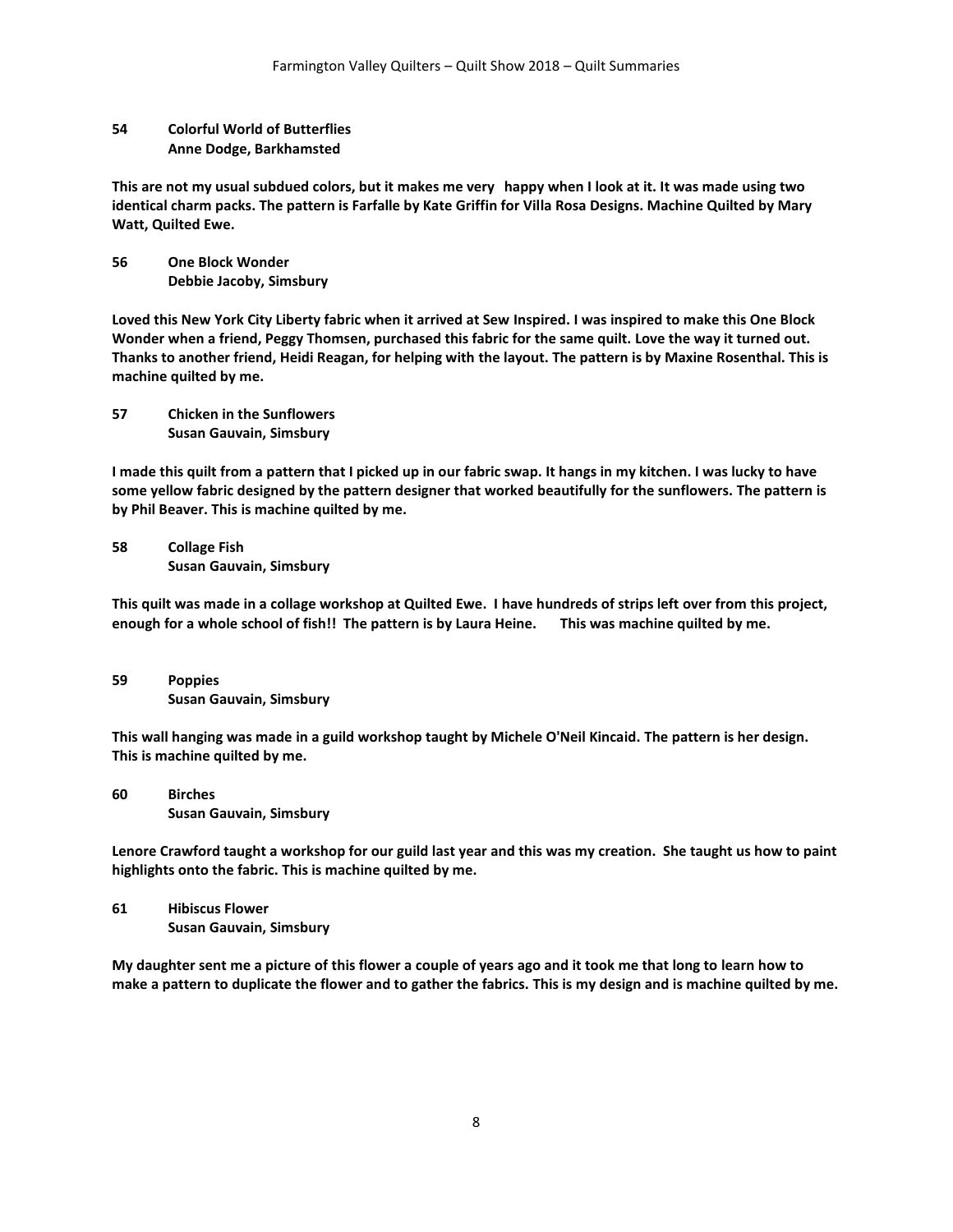**62 Quilting at the Lake Susan Gauvain, Simsbury CT**

**I had several of Sue Pritt's patterns but had never gotten around to making any of them. Earlier this year, the Quilted Ewe had a class given by Sue Pritt and I finally made one of the patterns. She taught us a lot of interesting tips and techniques. This is machine quilted by me.**

**63 Autumn Wreath Margaret Omartian, Simsbury**

**This wall hanging/table topper was a homework project for the monthly Cut Loose program at Sew Inspired Quilt Shop. I chose autumn fabrics and colors for this quilt so that I could display it on the wall during the fall months of the year. The pattern is "It's Sew Emma" for Cut Loose Press. This is machine quilted by me.**

**64 Floral Sampler Betsy Henebry, East Hartland**

**This quilt is from the book Beautiful Botanicals by Deborah Kemball. I love this book because of the applique patterns but mostly for her directions which are excellent and so easy to follow. While I use a different applique technique from hers, her directions and tips were very helpful. I recommend this book for any applique artist. This is hand quilted by me.**

**65 In Memory of Elaine Barron Meg Lines, Bloomfield**

**The pattern, and fabric were selected by Elaine Barron. She completed about 75% of piecing before passing away in the fall of 2017. The piecing was completed by me and the machine quilting was done by Lynn Veith.**

**66 Navaho Quilt (ML) Meg Lines, Bloomfield**

**The pattern for this quilt was purchased in Sedona, near the Grand Canyon. It projects a feeling of the area both in colors and design. The pattern is designed by Laurie Shifrin. This is machine quilted by me.**

**67 Springtime Owl Meg Lines, Bloomfield**

**The pattern for this quilt was purchased in Sedona quilt shop. It generates a smile when I look at it. The pattern is designed by Laura Heine. This is machine quilted by me.**

**68 Fleur Tumbling Blocks Leslie Perry, Canton Center**

**I love the 3 dimensional aspect of a tumbling block quilt. The large scale blocks allow the fabric to be the focal point with a white background creating a high contrast finished with minimal quilting. This is machine quilted by me.**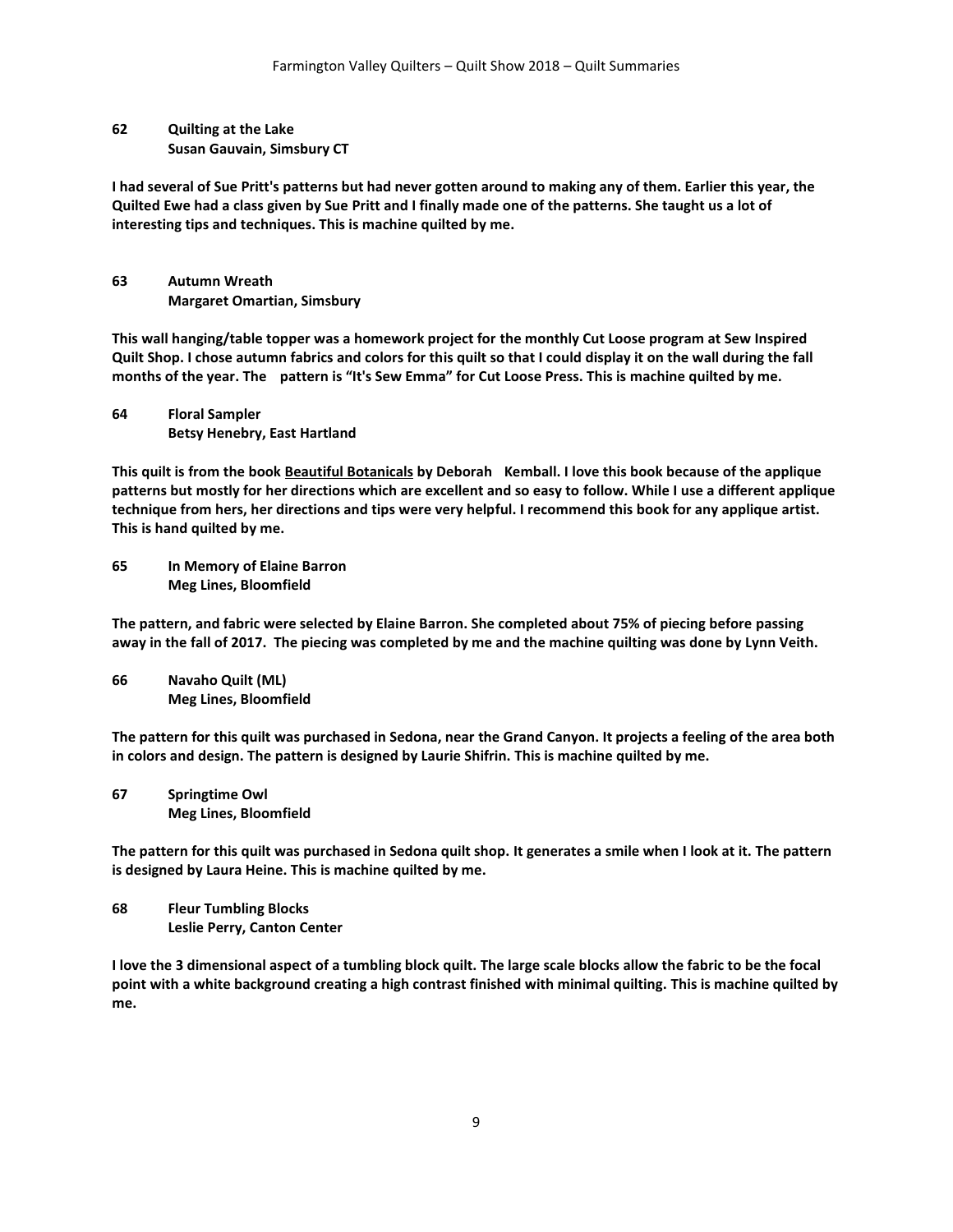## **69 Waves of Blue Margaret Omartian, Simsbury**

**I wanted to make a quilt for a very good friend and gave her an opportunity to choose some of the fabrics to use. I had a whole different pattern in mind but when in Sew Inspired Quilt Shop she spotted a table runner sample by Terry Atkinson on the wall and fell in love with the design. Linda Walter helped figure out how to convert the pattern into a bed size quilt. The colors and fabrics had to coordinate with a painting of a beach and water scene that is hung on the wall in the room where the quilt will be used. I am pleased with the impression that there is a rolling of waves across the quilt. Machine Quilted by Deborah Jacoby.**

**70 Flowers with Butterfly Meg Lines, Bloomfield**

**Quilt pattern is from a Kaffe Fassett book. It was fun to do a combination of piecing and applique. The pattern is by Pauline smith. This is machine quilted by me.**

**71 Celtic Diamond Maureen Hulsart, Bloomfield**

**I saw this in a vendor's booth in Paducah and just couldn't leave without purchasing the pattern. The Celtic rings are all hand stitched and the 3D diamond effect is all pieced. This doesn't fit anywhere in the decor of my house, but I love it! This pattern is designed by Kathleen Andrews. This is machine quilted by me.**

**72 Ramblin' Rose Meets Jamestown Jan Porri, Windsor**

**Block of the Month kit, done at one time. This is the first 'sampler' quilt I have done. The blocks were completed on a 1952 Singer 301. The pattern is designed by Marti Mitchell. This is machine quilted by me.**

**73 Hearts A-Flutter Jan Porri, Windsor**

**This is the second of this pattern I have done. The first was for a guild challenge years ago. I liked it so much, I just had to make another! The pattern is designed by Ruth Swasey. This is machine quilted by me.**

**74 Pick a Pocket.... or TWO Jan Porri, Windsor**

**This is my first 'out of the box' quilt for me. Meaning.... it has dimension, not the typical pieced quilt I usually do! I enjoy doing 'kid quilts' and I love the bright novelty fabrics!. The pattern is by Karie Patch Designs. This is machine quilted by me.**

**75 Pineapple Play Jan Porri, Windsor**

**Vintage fabrics, "olde" time pattern? What better combination!! Little bit of a challenge, but what are seam rippers for? Machine quilted using a pantograph. The pattern is designed by Jean Ann Wright. This is machine quilted by me.**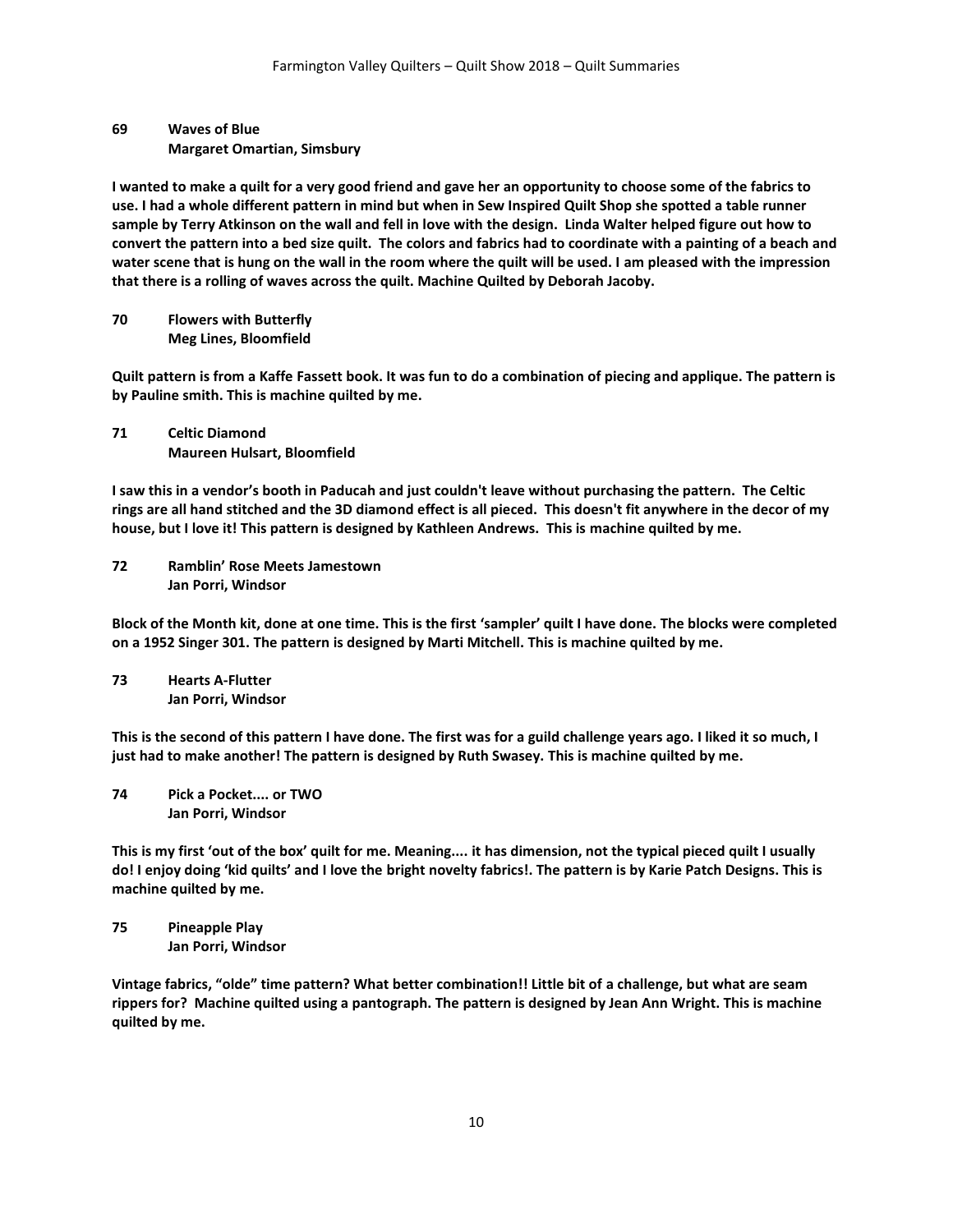**76 Grandpa's Porch Ingrid Nelson, Granby**

**The name of the challenge was "home is where the Quilt is". This looked exactly like my grandpa's porch. This was a new technique to learn and was a challenge for me. The pattern is designed by Cynthia England. This is machine quilted by me.**

**77 If nothing ever changed there would be no butterflies Ingrid Nelson, Granby**

**I took a class from Nancy Ryan to explore new appliqué techniques and this quilt as a result of that class. This is machine quilted by me.**

**78 Tide pool Ingrid Nelson, Granby**

**This quilt is the result of a class, run by Margie Binker, about fabric manipulation. I kept thinking about the tide pools my children played in in Hawaii. This is machine quilted by me.**

**79 Hearts Galore Ingrid Nelson, Granby**

**A small quilt group were all given one yard of the same fabric and each designed their own piece. The red patterned fabric inspired my valentine themed quilt. This is my original design and is machine quilted by me.**

**80 Afternoon Delight Ingrid Nelson, Granby**

**This quilt was designed around the fabric that was given in an ugly fabric challenge. I loved the fabric that reminded me of my first reader and searched out a traditional block to highlight the old fashion Art of the fabric. The pattern is from The Quilter's Album of Patchwork Patterns. This is machine quilted by me.**

**82 Blue-cy Goosey Sherry Hovencamp, Windsor**

**Based on the Patchwork of the Crosses pattern designed by author Lucy Boston, this quilt was pieced by hand over several months using English Paper Piecing. Fabric is wrapped around a paper template, pieces are sewn together with a whip stitch, and papers are removed after completion. This is machine quilted by me.**

**83 Debbie's Delights Sherry Hovencamp, Windsor**

**A gift for a very close friend, Debbie, who is an avid reader. Many of the fabrics were from other items made for Debbie. Printable fabric was used to include pictures of her, her family and covers of some favorite books. Paper pieced objects added to shelves personalize the quilt. This is my original design and was machine pieced by me.**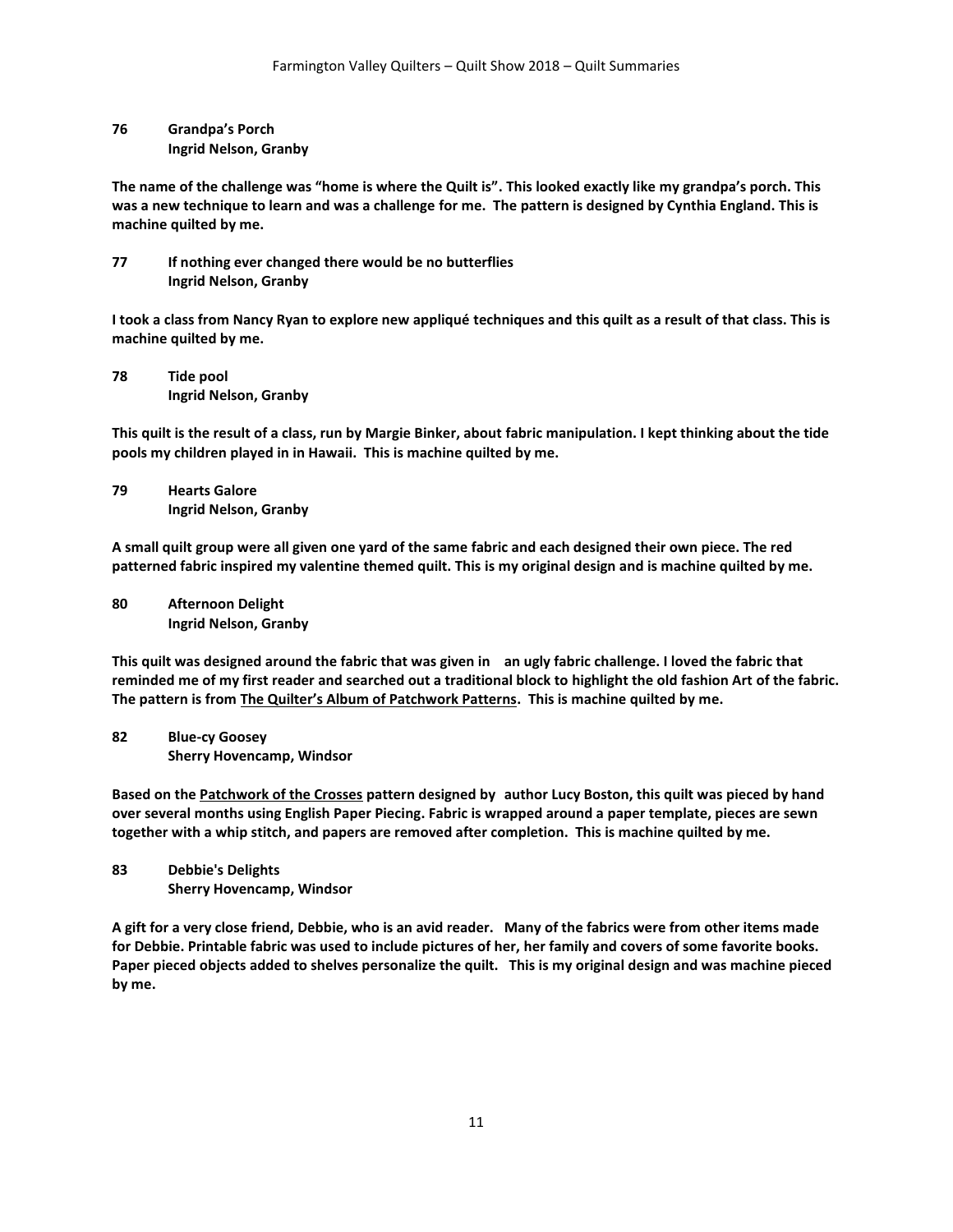**84 Color Whirl Kaleidoscope Sherry Hovencamp, Windsor**

**Based on La Passacaglia and designed by Willyne Hammerstein, this quilt was hand pieced using the English Paper Piecing method. Fabric is wrapped around paper templates, pieces are sewn together with a whip stitch, and papers are removed after completion. The method allows for more intricate designs and precise piecing. This is machine quilted by me.**

**85 Peaceful Scene Penny Rawden, Avon**

**Photographs of our backyard in Alabama provided an opportunity to try new quilting techniques. Translating the scene into fabric involved fusing, thread painting, and machine quilting. New techniques can offer a whole new dimension to your quilting experience, and, in this case, a lasting memory. This is my original design and is machine quilted by me.**

**86 Hollyhocks Penny Rawden, Avon**

**A "Crayon Challenge" was the inspiration for this hollyhock design by Ruth McDowell. Red, purple, and green were my selected colors, along with black and white, if desired. Five miniature designs were added to the border. This is machine quilted by me.**

**88 Over the Moon**

**Jean Williams, Wethersfield**

**This was made during a workshop provided by the Guild. I used leftover fabrics from another quilt to use as a small quilt for a chair. The design is by Linda Warren. This is machine quilted by me.**

**89 Mountains & Plains Jean Williams, Wethersfield**

**This quilt was made during an online "quilt along" with Jackie Kunkel. Lots of fun to see what other students chose for fabrics. This is machine quilted by me.**

**90 Drunkards Wave Jean Williams, Wethersfield**

**This is a paper pieced quilt designed by Judy Niemeyer. This quilt was started in a class with Judy in 2011 and finished in January of 2017! Machine Quilted by Andrew Sas at Waterwheel House Quilts.**

**91 Herringbone in Kaffe Fasset Collective fabrics Jean Williams, Wethersfield**

**Made this quilt/pillow cover using Victoria Findlay Wolfe's Modern Herringbone pillow pattern. This is machine quilted by me.**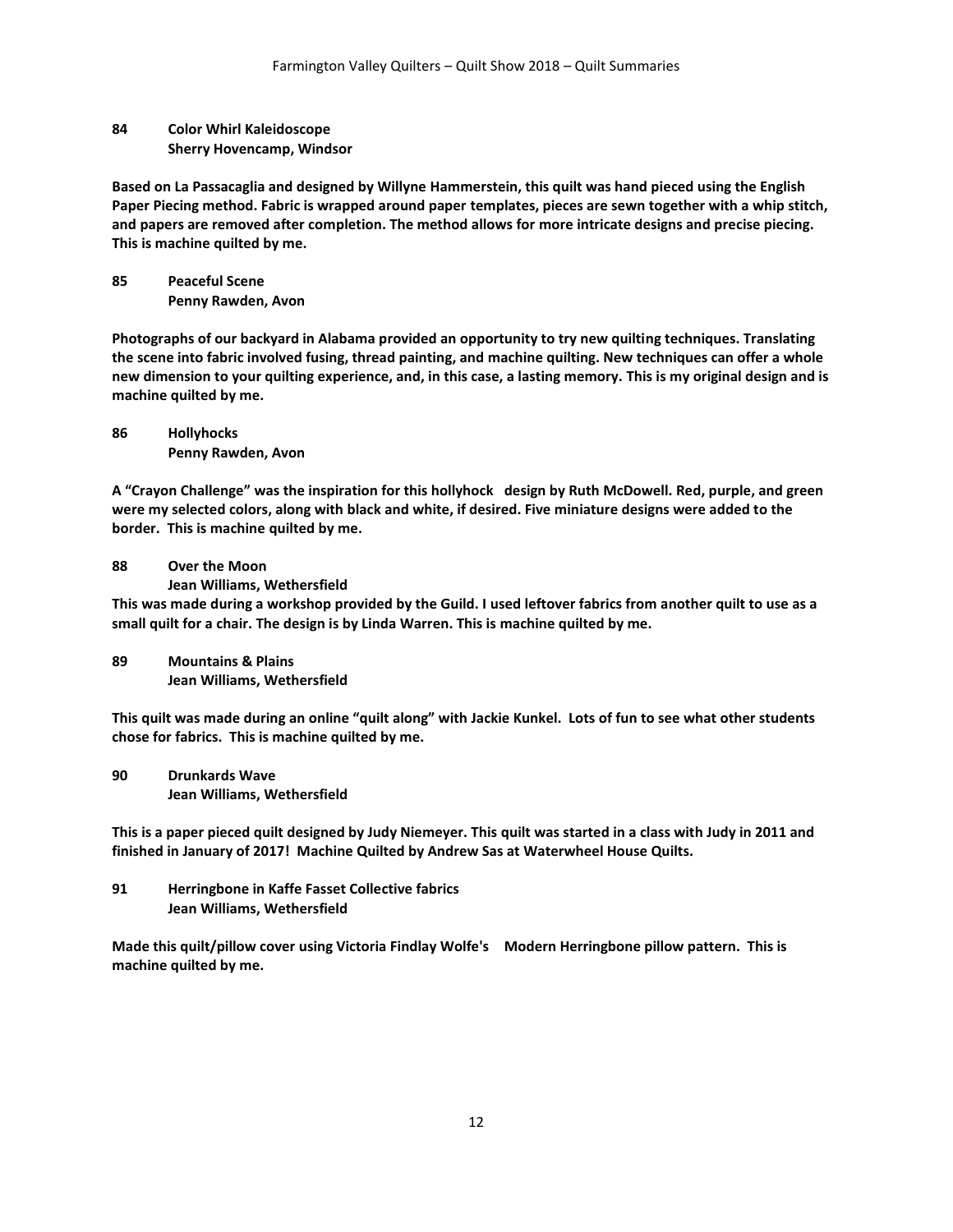## **92 Two Fabric Bargello Lynn Veith, West Simsbury**

**I saw pictures of this quilt on Pinterest and it took me two years of searching to find the pattern. By using an ombre fabric, Susie's unique pattern creates a beautiful bargello design without having to match hundreds of pieced intersections. The pattern is by Susie Weaver of "fab fab designs". This is machine quilted by me.**

## **93 Hibiscus Lynn Veith, West Simsbury**

**This quilt tied for 11th place in the Joanne Fabric Quilt Challenge which required everything on the quilt to be purchased at Joanne's. I printed a photo taken by my daughter on to fabric, thread painted the flower and border withvariegated thread on top and in the bottom. This is my original design and is machine quilted by me.**

**94 My Feathered Friends Meredith Hurst, Weatogue**

**This woolen applique quilt was very enjoyable to make as each bird came alive as I worked on it. I made this quilt for my sister, Jeanne, who lives in South Carolina. She and her husband Terry are in the birding business having invented some of the products that they sell in their birding shop and online. The pattern is designed by Rachel Pellman. This is machine quilted by me.**

**95 Serenity Tina Davies, Avon**

**Sometimes the simplest patterns can be so satisfying... last summer, I wanted a project that would be restful and soothing. I had quite a few good-sized blue and violet scraps, and put them to good use here. The pattern is a traditional 16-patch. Machine Quilted by Laura McCarrick.**

**96 Guac 'n' Salsa Tina Davies, Avon**

**For this year's guild "mystery night" we had instructions to bring three fabrics or fabric groups... My choices were: focus fabric (orange), light (yellow), and contrast (rust, magenta, greens). I had no idea what might ensue from this mix, but was game to try. It'll be a good table-topper — spills will be almost impossible to detect! This is machine quilted by me.**

**97 Skipping Stones Tina Davies, Avon**

**What quilt do you make for a color-blind friend?? A quilt featuring an array of neutrals, of course! The pattern is designed by Cindi McCracken. Machine Quilted Laura McCarrick.**

**98 The Path We Take Diane Francini, New Britain**

**These cross blocks were fun and simple to make. I wanted a quiet background to set off my many red fabrics. The Kantha stitching provides a connection or path to the crosses and gives it additional dimension. Machine Quilted by Deb Mastrianni.**

**99 "A Garden of Flowers"**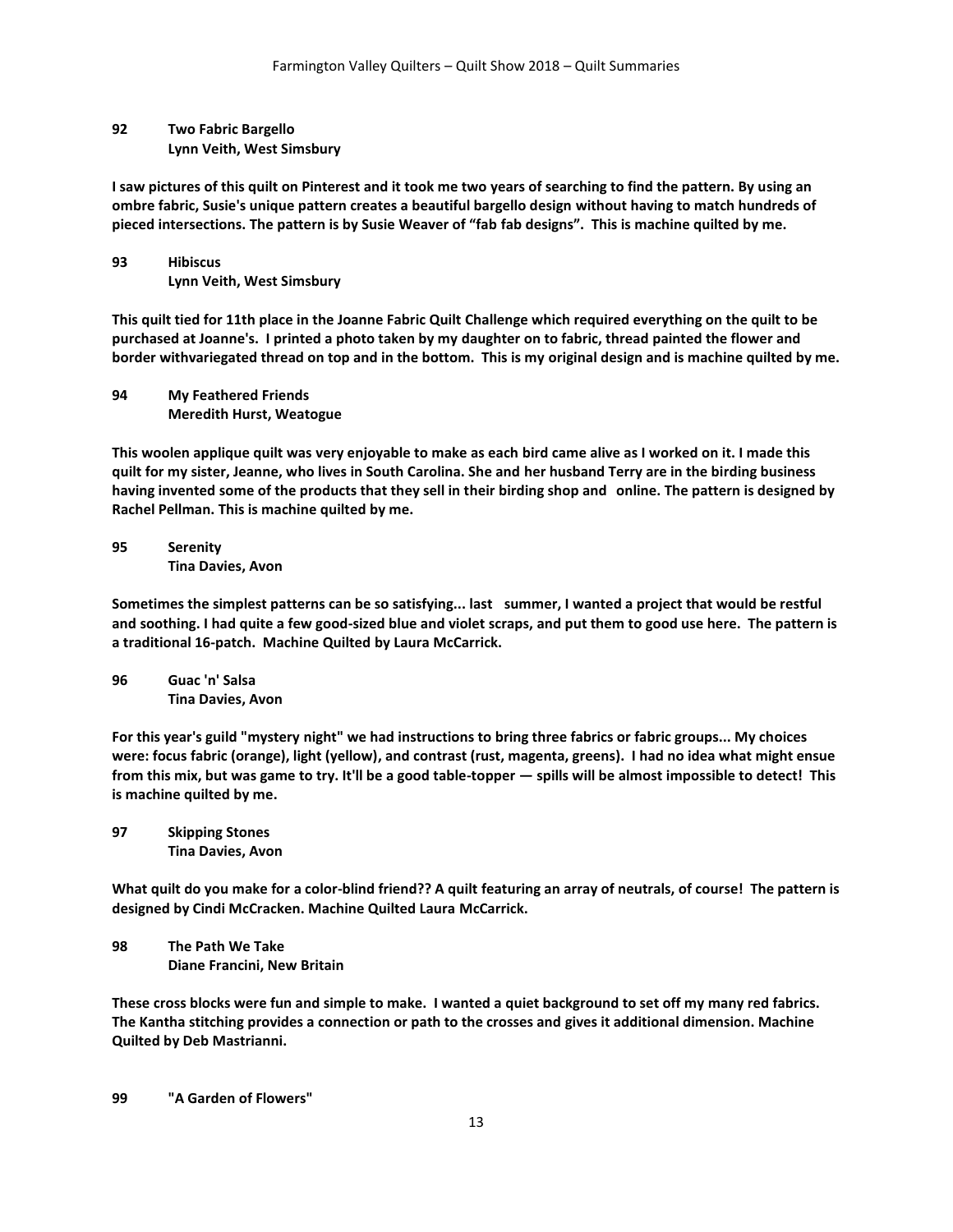#### **Meredith Hurst, Weatogue**

**This woolen applique quilt was a kit from Sew Inspired. It was fun to put together and to quilt. I gave it to my daughter, Karen, for her birthday because she likes these colors and the design as well. The pattern is designed by Hat Creek Quilts. This is machine quilted by me.**

**101 Memory Blueprint**

**Jean Williams, Wethersfield**

**This was created using cyanotype (blueprint) fabric and process. Jewelry and miscellaneous pieces of mine and my Mom were placed on the fabric and then set out in the sun to create the images. Fun process. Can you find the giraffe? This is my original design and is machine quilted by me.**

**102 Churn Dash Jan Porri, Windsor**

**This quilt will be donated, as the fabric was gifted to me. I love the non-traditional colors for a baby! The pattern is from Pleasant Valley Creations. This is machine quilted by me.**

**103 Leaves Linda Walter, Bloomfield**

**This was started in a 2012 FVQ workshop with Mary Bajcz. It was completed in November 2016. This is my original design and was machine quilted by me.**

**104 Little Charming Linda Walter, Bloomfield**

**Started in August 2016, this is a variation of Denyse Schmidt's Big Charming Pattern. It was completed in November 2016. This quilt will be given as a Baby Quilt. This is machine quilted by me.**

**105 Watercolor Linda Walter, Bloomfield**

**This was started in a Greater Hartford Quilt Guild workshop with Donna Ingram Slusser and Pat Maxiner Magaret more than 10 years ago. It was completed in June 2018. This is my design and is machine quilted by me.**

**106 Connecticut Springtime Linda Walter, Bloomfield**

**I have dreamed of making this Courthouse Steps quilt for many years representing the colors of the bright new leaves and blooming flowers of Springtime. Started too late for entry into the June 2017 "Connecticut" challenge, but completed in time for the quilt show a year later. This is my design and is machine quilted by me.**

**107 Linked Pam Stenman, Winsted**

**I started this at a 2017 Vermont Quilt Festival Workshop. It is made entirely of equilateral triangles. I added borders to the original pattern which is meant to be a wall hanging. The pattern is from Ruth Ann Barry-Quilters Clinic. This is machine quilted by me.**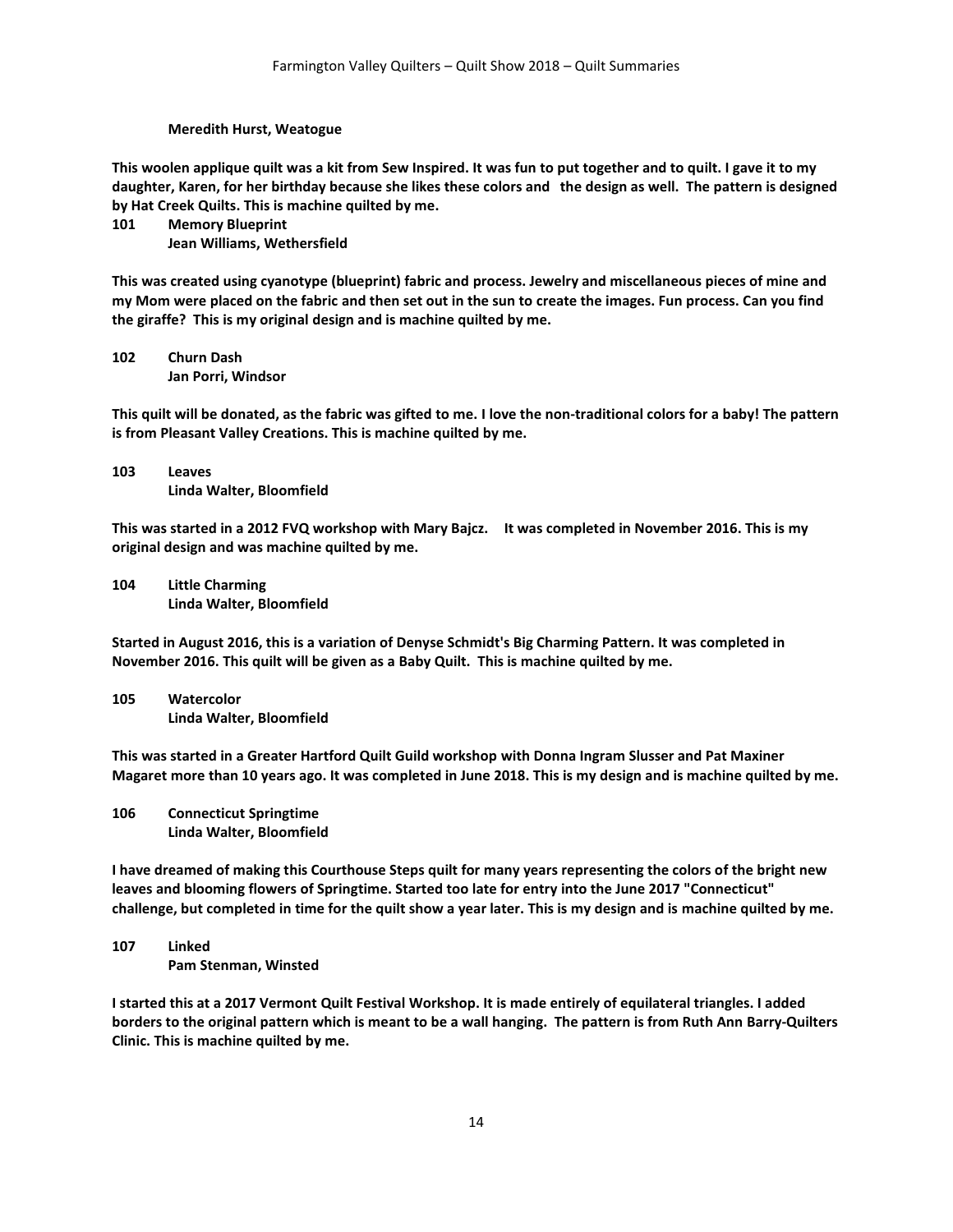## **108 Painted Ponies and Pinwheels MaryPat Leger, Winchester Center**

**This was the third quilt I made. It was made for my daughter who loves horses. This is my original design and is machine quilted by me.**

**109 Metamorphosis MaryPat Leger, Winchester Center**

**This is a one block wonder quilt. I bought the fabric while visiting my daughter in Vermont. I saved all the little scraps and used them on the back. This is my design and is machine quilted by me.**

**110 Colors of Fall Anne Dodge, Barkhamsted**

**I started this quilt at the last Vermont Classic Quilt Retreat in 2009. All the "leaves" are the colors of maples leaves in the fall. This is the Vermont Maple leaf pattern designed by Jan Snelling McTaggart. This is hand quilted by me.**

**111 "Birch Glen" Donna Gosselin, Suffield**

**After seeing Lenore Crawford's work in the National Quilt Museum in Paducah, Kentucky, I was excited to take her fiber art workshop at our guild in the fall of 2017. "Birch Glen" was my first attempt in fabric mosaic and painting.**

**112 Distortion Roberta Morehouse, Simsbury**

**I used raw edge appliqué, thread paint, commercial and hand-printed cotton. This is my original design from a photo by Dick Clark (with permission). This is machine quilted by me.**

**113 Morro Bay Inspiration Roberta Morehouse, Simsbury**

**Inspired by a photo by my sister-in-law (permission granted), I used raw edge appliqué, thread paint, commercial cotton and hand painted fabric. This is machine quilted by me.**

**114 Farmington Valley Quilt Guild President's Quilt Debbie Jacoby, Simsbury**

**This quilt top was pieced by members of the Farmington Valley Quilt Guild and presented to me for my service as President, 2004-05. I finally quilted it this year and loved all the memories it brought back while it was on the frame. It will definitely be on my bed after the show. This is machine quilted by me.**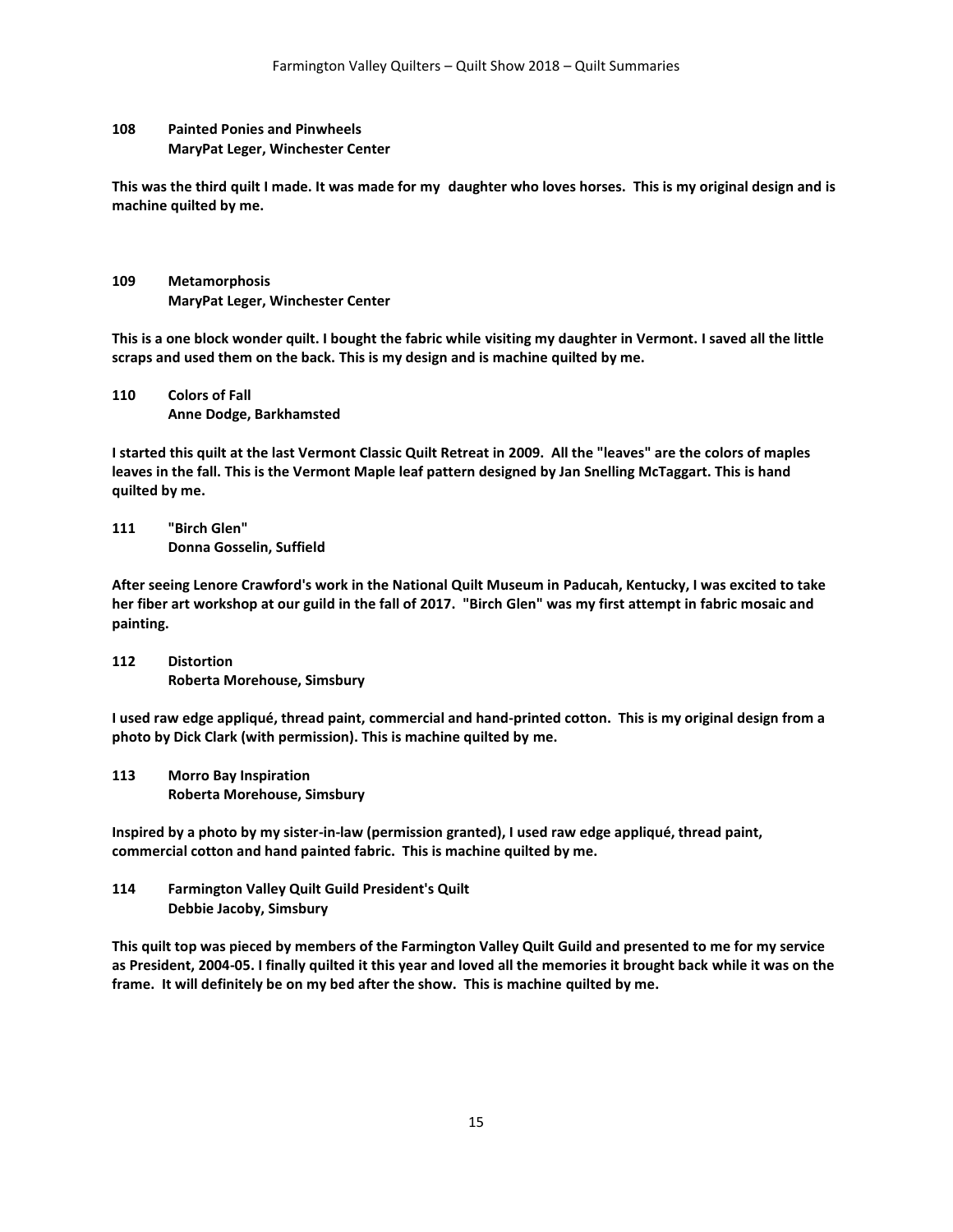### **115 Green Tea**

**Debbie Jacoby, Simsbury**

**I made this quilt for a class on curved piecing that I taught at Sew Inspired Quilt Shop. It was a fun class and I like the results! The pattern is designed by Cheryl Malkowski. This is machine quilted be me.**

## **116 Variation 4 Phyllis Small, West Hartford**

**Part of a series of quilts with this "stick" pattern using different size block and fabric choices. This is my original design and is machine quilted by me.**

## **117 Aloha Deb Mastrianni, Unionville, CT**

**The theme of this quilt is Hawaiian Shirts. Included are 8 Paper Pieced Hawaiian Shirts, complete with Collars, Pockets and Buttons. The pieced blocks are made from a 3.5" charm pack of actual Hawaiian shirt fabrics, purchased by a friend who traveled to Hawaii. See if you can spot the novelty fabric that has small Hawaiian Shirts printed on it! This is my original design and is machine quilted by me.**

**118 Show & Tell Deb Mastrianni, Unionville**

**This is my version of "Show & Tell" with quilting friends. The three ladies are "self-portraits" of Linda Huppelsberg, Me & Michelle Spaulding (left-to-right). The pattern is by Amy Bradley Designs. This is machine quilted by me.**

**119 Delicate Beauty Helene Gates, Westfield, MA**

**I fell in love with Hawaiian quilts while vacationing on Kauai and was fortunate enough to be invited to the Kapaa quilt group and work in their store. The design is by Pacific Rim Quilt Company, Nancy Lee Wong and Janice Lee Baehr. This is hand quilted by me.**

**120 Calico Garden Helene Gates, Westfield, MA**

**The original was on display at the Shelburne Museum. I tried to keep the same appeal by using vintage fabrics in the same color theme. The pattern was designed by Froncie Quinn from a Florence Peto quilt. This is hand quilted by me.**

**121 I Spy x2 Donna Dellacamera, Unionville**

**It was fun to choose novelty fabrics to make an I Spy for a special little boy's 1st birthday. I included 2 of each, to make it into a matching game for when he is a little bigger!. This is my original design and is machine quilted by me.**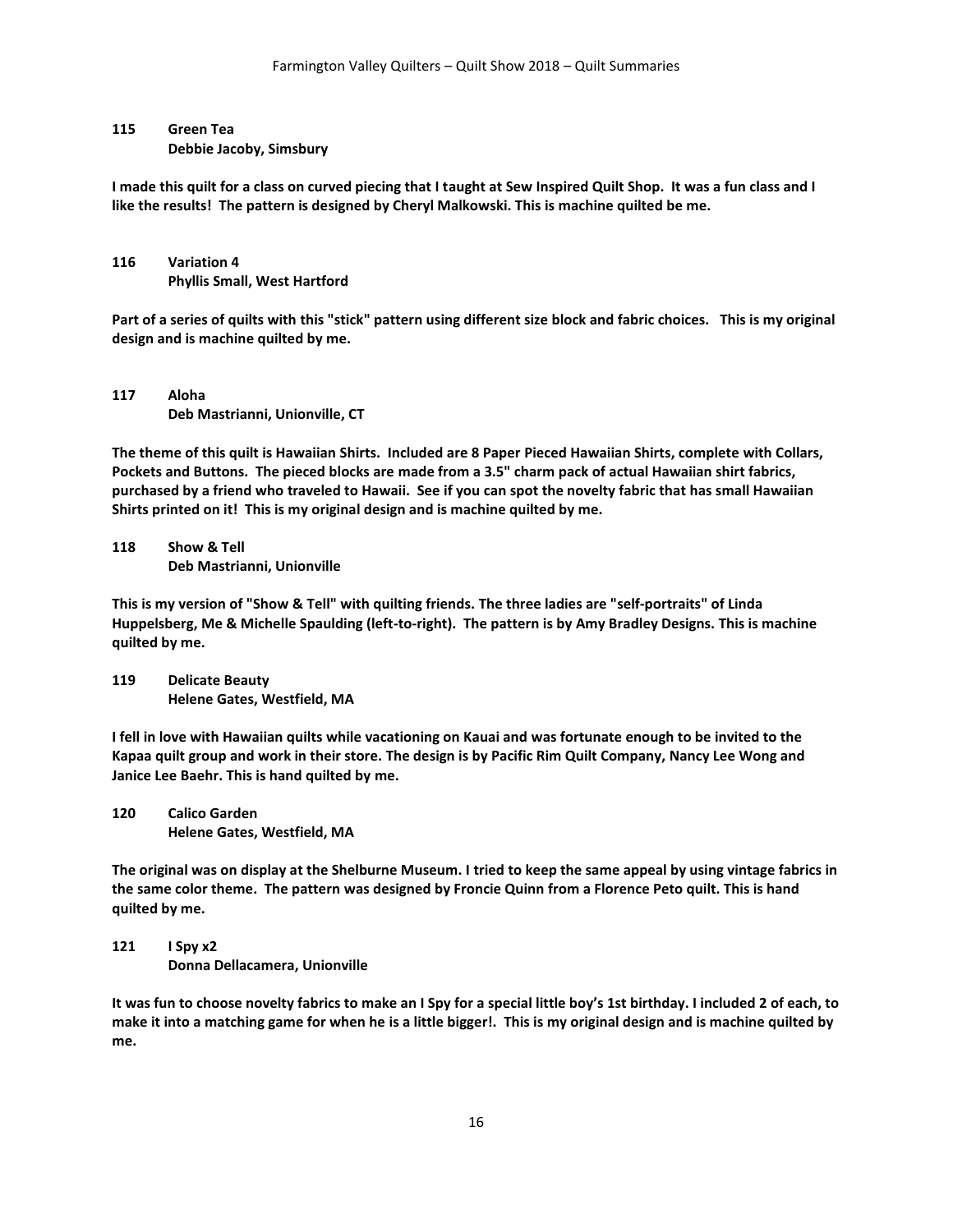## **122 All Things Connecticut I-84 Waterbury! Donna Dellacamera, Unionville**

**I made this baby quilt sample for Sew Inspired Quilt Shop, around the time of our June 2017 challenge - the theme was Connecticut. It fit in perfectly, representing the extensive highway construction at the time, and was chosen Most Humerous Design! The pattern is "It's Sew Emma Four Patch Fun". This is machine quilted by me.**

**123 Curvy and scrappy log cabin Donna Dellacamera, Unionville**

**From the Cut Loose monthly program at Sew Inspired Quilt Shop. Made entirely of leftover scraps!. The pattern is fromCut Loose Press. This is machine quilted by me.**

**124 Color my world in scraps - pink! Donna Dellacamera, Unionville**

**I challenged myself to use up my scraps in this variation of the pattern Popsicle Sticks. If sold, proceeds will be donated to Quilts Beyond Borders!. The pattern is by Terry Atkinson, Popsicle Sticks. This is machine quilted by me.**

**125 Color my world in Scraps - red! Donna Dellacamera, Unionville**

**Second in a series of scrap quilts. If sold, proceeds will be donated to Quilts Beyond Borders. The pattern is by Terry Atkinson, Popsicle Sticks. This is machine quilted by me.**

**126 Color my world in scraps - green! Donna Dellacamera, Unionville**

**Third in a series of scrap quilts. If sold, proceeds will be donated to Quilts Beyond Borders. The pattern is by Terry Atkinson, Popsicle Sticks. This is machine quilted by me.**

**127 Color my world in scraps -pastel! Donna Dellacamera, Unionville**

**Fourth in a series of scraps quilts. But it will not be the last, as I have hardly made a dent in the stash! If sold, proceeds will be donated to Quilts Beyond Borders. The pattern is by Terry Atkinson Popsicle Sticks. This is machine quilted by me.**

**128 Lenore Crawford workshop sample Beverly Hughes, Bloomfield**

**I learned some new fusing techniques at Lenore Crawford Workshop. The design is by Lenore Crawford.** 

**129 My President's Quilt Debbie D'Angelo, Southington**

**This is my President's quilt from my year as guild president 2011-2012. Blocks were made & signed by many members, some of whom are no longer with us! It's very special to me! Machine Quilted by Debbie D'Angelo, Quilted Basket.**

**130 Little Landscape**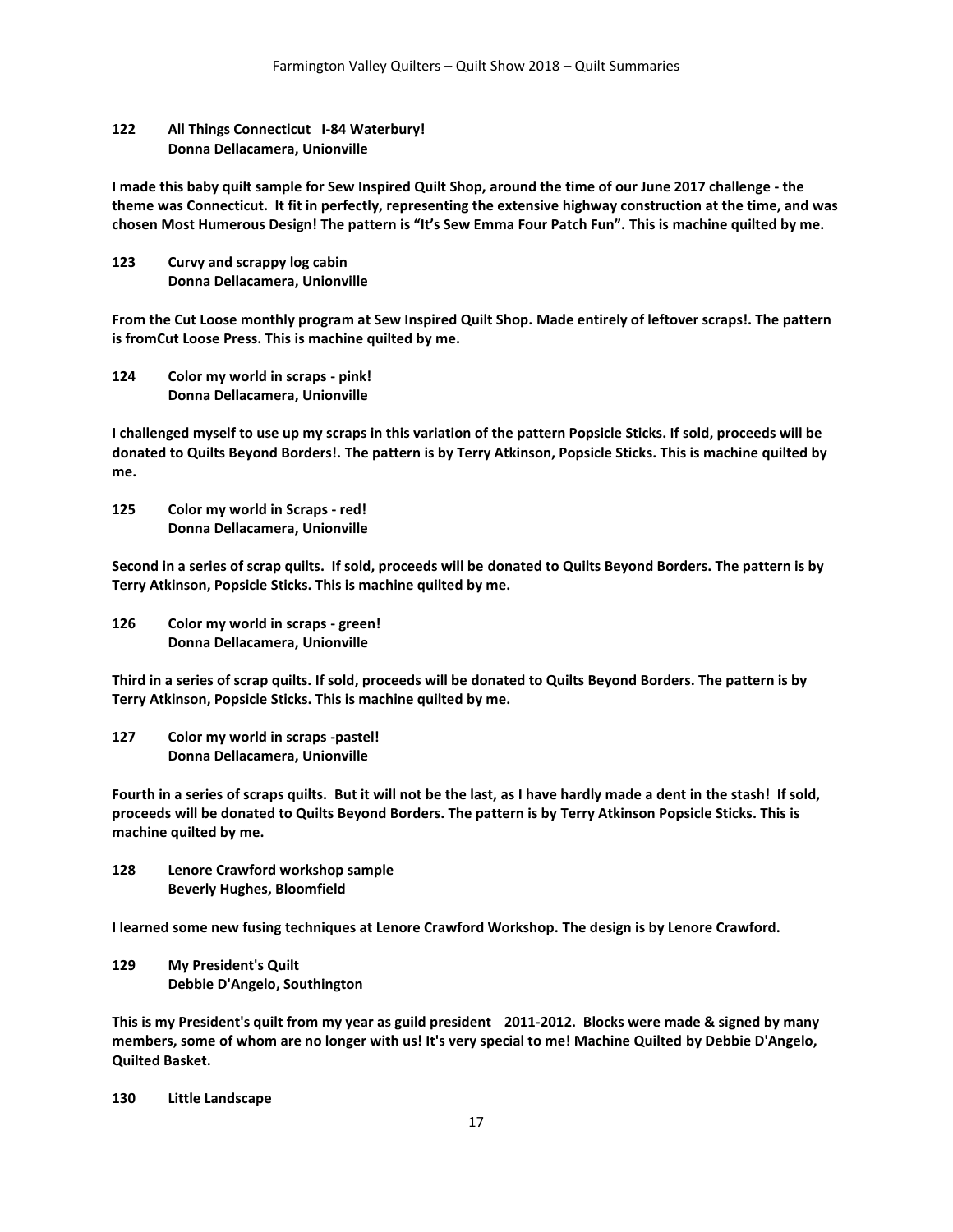#### **Roberta Morehouse, Simsbury**

**Made of tiny cut scraps, glued and painted in the Lenore Crawford Workshop. This is my design based on Lenore Crawford techniques.**

**131 Aerial View Roberta Morehouse, Simsbury**

**Inspired by a photo taken from a plane somewhere over Europe. This is made with commercial cotton fabric and is free motion quilted. This is my original design and is machine quilted by me.**

**132 Thirty Years of Blues Linda Walter, Bloomfield**

**Started from a pattern found in a quilt magazine about 20 years ago in an effort to use up my blue scraps. I thought I might run out of different fabrics and purchased a few more. These blue fabrics span a time period of thirty years. This is machine quilted by me.**

**133 Rudy & the Hens Elizabeth Lyman, North Granby**

**This is an original design art quilt, with raw edge appliqué & hand quilted. Rudy & the Hens was inspired by all the chickens & roosters wandering around Key West. I imagined they had the place to themselves & Rudy was entertaining the hens In Malory Square at sunset. This is hand quilted by me.**

**134 Mom & Foal Elizabeth Lyman, North Granby**

**Original design art quilt of mom horse and her foal. This is my original design and is hand quilted and machine quilted by me.**

**135 Wild and Crazy Christmas Jean Williams, Wethersfield**

**This is a French braid quilt made in a class taught by Caroline Berman (a FVQG member) at Quilting by the Yard. The focus fabric is a Laurel Burch design. I also closed in the center to use as a table topper. The pattern is by Jane Hardy Miller. This is machine quilted by me.**

**136 Dr. Seuss and his friends Sue Trimble, Simsbury**

**My husband Jim read and memorized many Dr. Seuss books when our kids were little. This quilt was perfect for a Father's Day present! I found the pattern in a Quilt shop in Indiana. Machine Quilted by Donna Beaudoin, Southwick, MA.**

**137 2016 President's Quilt from FVQ Sue Trimble, Simsbury**

**Every year the Farmington Valley Quilt Guild makes a quilt top to gift to the outgoing president. This was mine in my lucky year! Machine Quilted by Donna Beaudoin, Southwick, MA.**

**138 Grandma's Favorite**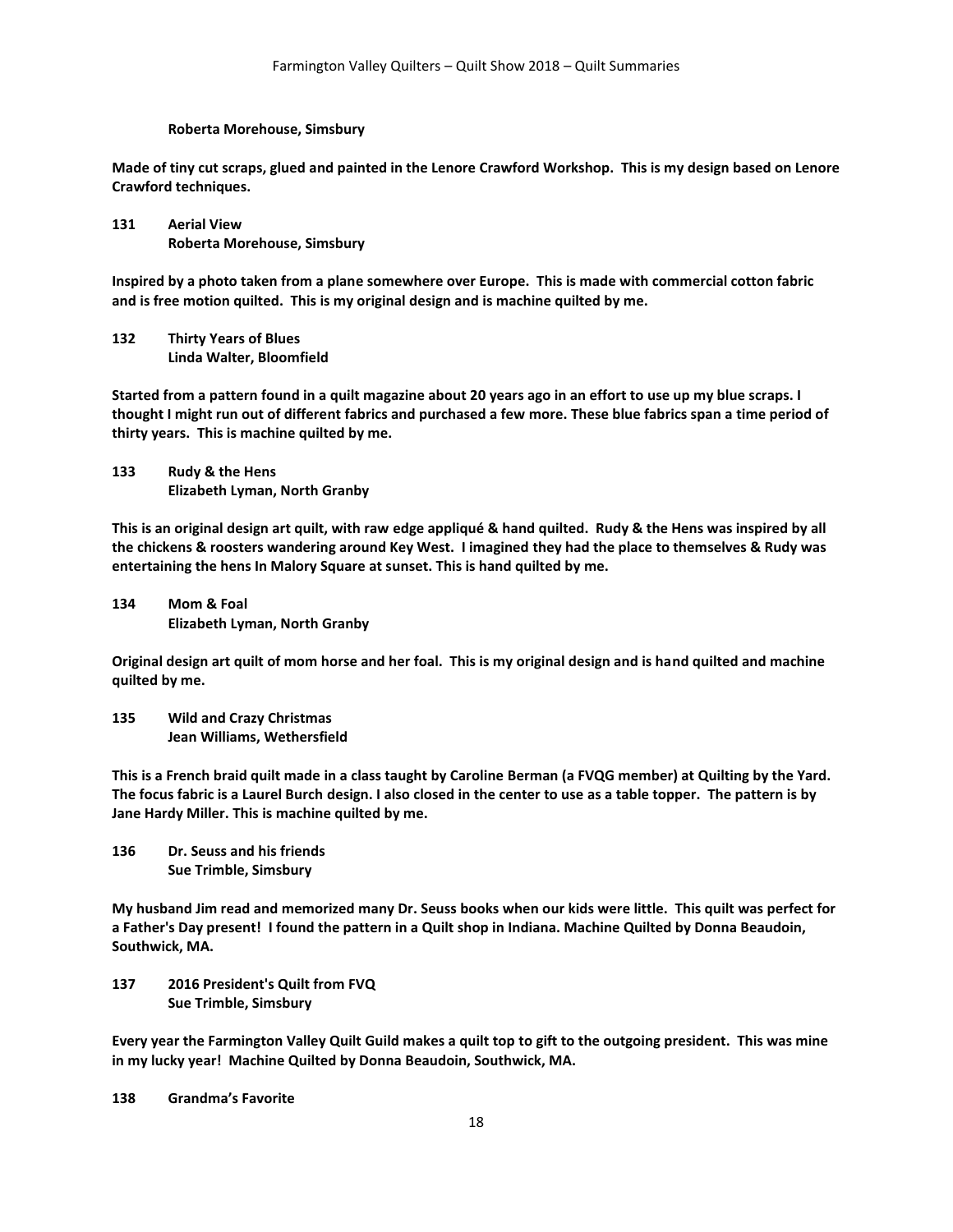#### **Jean Williams, Wethersfield**

**Made the squares in a guild workshop with Beth Helfter. Quilted using my Westalee By Me rulers after taking a guild class with Adele Scott. The design is by Beth Helfter, Eva Paige Quilt Design. This is machine quilted by me.**

### **139 My Very First Quilt Mariah Rose Macy, Avon**

**I am 7 and my Gramma taught me to quilt. It was hard. The first rule was to have fun, and I did. I picked out the fabric, decided on squares, pinned and sewed the pieces together, sat on Gramma's lap with my hands on hers to quilt and then sewed on the binding. I am very proud!. This is my original design and I machine quilted it sitting on Gramma's lap.**

**140 Waste Not, Want Not Michelle Palmer, Simsbury**

**I was on a mission to use up my batik scraps - did not make a dent, but had a lot of fun with this one. It will be my daughter's 30th birthday present later this year. This is my design using various patterns. Machine quilted by Deb Mastriani.**

**141 A Stroll in Paris Michelle Palmer, Simsbury**

**I was inspired by the scraps I bought from the scrap basket at Sew Inspired Quilt Shop and took it from there! This is my original design and is machine quilted by me.**

**142 I Love Window Boxes in Happy Villages Michelle Palmer, Simsbury**

**I absolutely loved this class and technique - I see many more happy villages with window boxes in my future. This is my design based on techniques learned in Karen Eckmeier's workshop. This is machine quilted by me.**

**143 A Mermaid's Treasure Michelle Palmer, Simsbury**

**My oldest daughter had a wonderful experience going to college in Hawaii. This quilt is a reminder of that time in her life. This pattern, done by a talented designer (unknown) of applique quilts, was in a book I no longer have. This machine quilted by me.**

**144 Pepere's Garden Under the Midnight Moon Michelle Palmer, Simsbury**

**My Pepere was an avid gardener. The companion quilt, Pepere's Garden at High Noon was in our 2016 show. It makes me happy to commemorate him in this way. This pattern is from Piece O' Cake Quilts. It is machine quilted by me.**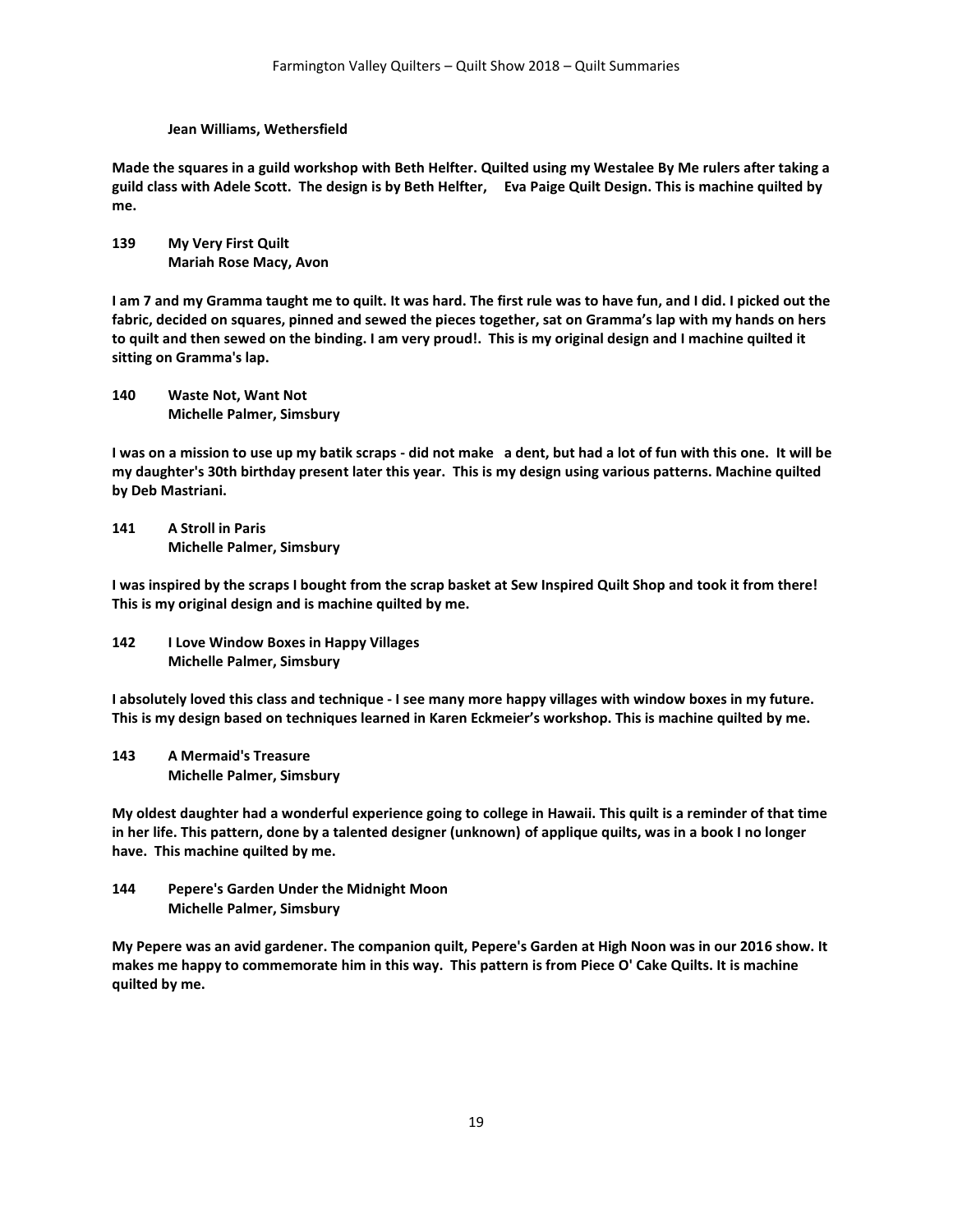**145 Baby Medallion Michelle Palmer, Simsbury**

**Another attempt at cleaning up my scraps. I just start in the center and never know where it will take me, but along the way I have fun. This is my original design and it is machine quilted by me.**

**146 Joe's Adirondack Quilt Debbie Schrank, Weatogue**

**My husband saw this pattern in a shop I dragged him into while on vacation in the Adirondack Mts. He fell in love with it so I reluctantly bought it and several years later got around to completing it for him. The pattern is by Sue Pritt. This is machine quilted by me.**

**147 Grandma Dorothy's Quilt Debbie Schrank, Weatogue**

**This is a panel quilt, not pieced or appliqued. I used it for practicing free motion quilt design and stitching. It's a gift for my sister on the birth of her 9th grandchild, Cassidy.** 

**148 Colors of Connecticut Lynn Veith, West Simsbury**

**The rich fabric colors remind me of the varied foliage colors seen in Connecticut throughout the year. The white reminds me of winter snow. Free motion quilted in a feather foliage design. This is my design and is machine quilted by me.**

**149 Scrappy Nine Patch Stars Debbie Schrank, Weatogue, CT**

**Scrappy 30's fabrics quilted with varigated pastel thread. The pattern is by May Chappell. This is machine quilted by me using a HQ Fusion long-arm quilting machine with Pro-Stitcher.**

**150 Mother's Love...Unconditional and Everlasting Karen Hines, East Granby**

**I enjoyed reading the book Mama, Do You Love Me authored by Barbara M. Joosse and illustrated by Barbara Lavallee. It is a beloved story of a child testing the limits of her independence, and a mother who reassuringly proves that a parent's love is unconditional and everlasting. This fabric is based on the book's illustrations. I knew I had to make a quilt for my granddaughter Sylvia's second birthday as she could easily be the little girl in the story. This is my original design and is machine quilted by me.**

**151 Mae's Bear Paw Karen Hines, East Granby**

**I made a baby quilt for someone and decided to have a remembrance of it for me, so I made one extra square for me. Machine Quilted by Deb D'Angelo, Quilted Basket.**

**152 Minneapolis Twins Karen Hines, East Granby**

**I made two quilts for a set of twins, born in Minneapolis, to a friend of my daughter. I wanted a remembrance of them, so I made an extra square for me. This is machine quilted by me.**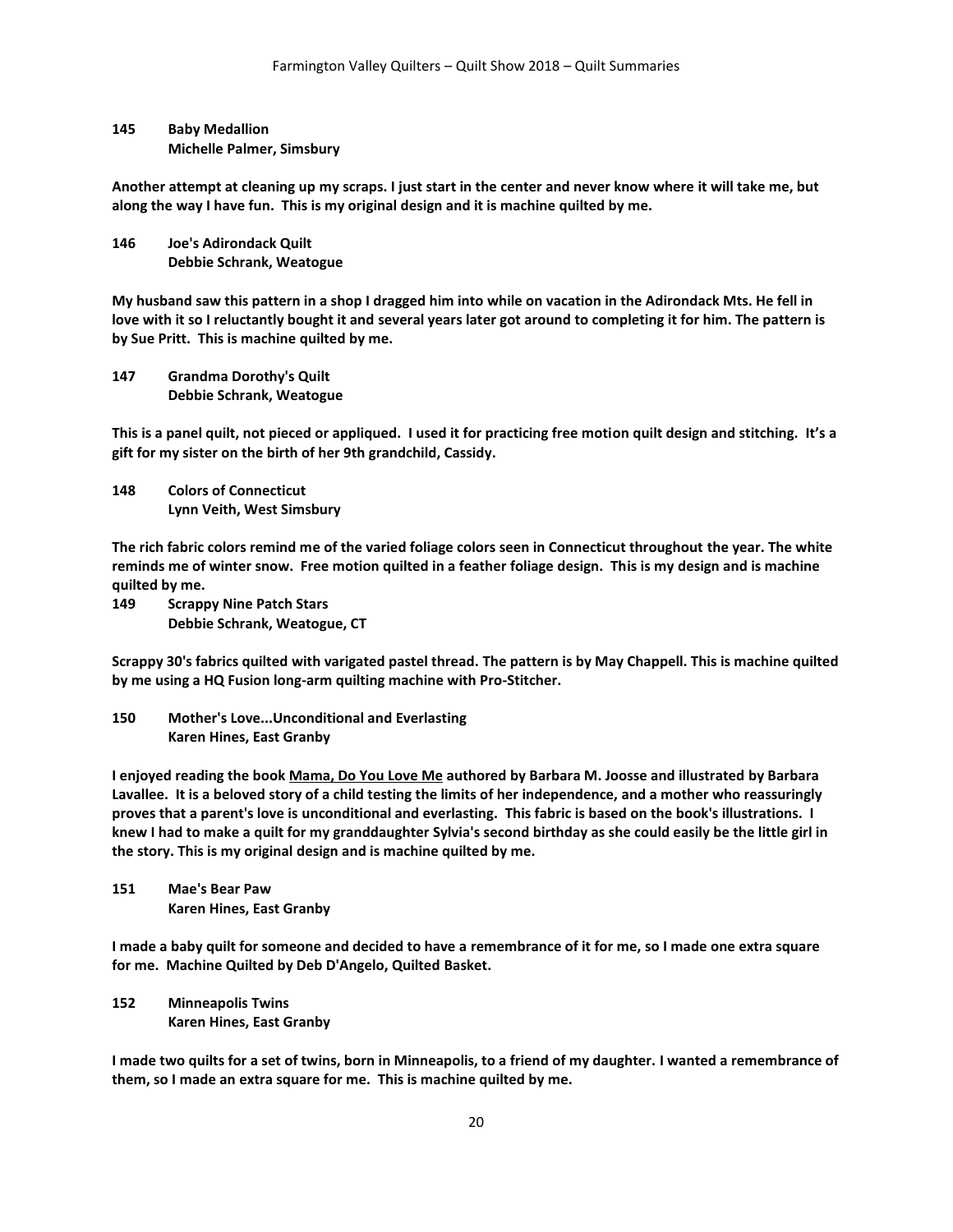## **153 Marbles Marguerite Boslaugh, Simsbury**

**The circles are inset using a Sharon Schamber technique called "piec-lique", a combination of piecing and applique. I like the way the black background shows off the prints, several of which are by Kaffe Fassett. The pattern is designed by Sharon Schamber. This is machine quilted by me.**

**154 Autumn in Connecticut Marguerite Boslaugh, Simsbury**

**This quilt was done for the Guild's Connecticut themed June challenge. The pattern came from the 2011 Shop Hop. At our social, it was awarded the "Best Use of Connecticut Symbols." The pattern is by Kate Colleran, Seams Like a Dream. This is machine quilted by me.**

**155 Heublein Tower and King Phillip's Cave Aurelle Locke, Granby**

**The Tower is so prominent in the Farmington Valley, I wanted to capture it on a quilt. This is my original design and is machine quilted by me.**

**156 Country Scene Aurelle Locke, Granby**

**This was made as a challenge - I received most of the fabrics and had to make something. This is my original design and is machine quilted by me.**

**157 Rock Candy Lauren Elliott, Simsbury**

**I created this using the main block from a pattern by Lizzy House. I thought it was a great way to feature the various fun fabrics in a modern design. It will make a great quilt to snuggle up on the couch with. Adapted from "Castle Treasury" by Lizzy House. This is machine quilted by me.**

**158 Tropical Moonshine Lauren Elliott, Simsbury**

**I've had this fabric and quilt pattern set aside for a while and finally made the top this spring. I was inspired to add the appliqued circles. I like how they slightly add a visual twist -- almost eclipsing over the row. Adapted from Villa Rosa Designs' pattern called "Tiffany". This is machine quilted by me.**

**159 Math Class Lauren Elliott, Simsbury**

**An original pattern design that I did on the fly by just starting with 10" half square triangles. I really love this fabric! There's something about it that makes me think of high school math class - graph paper, old school chalk boards, my TI-83 calculator, and geometry. This is my original design and is machine quilted by me.**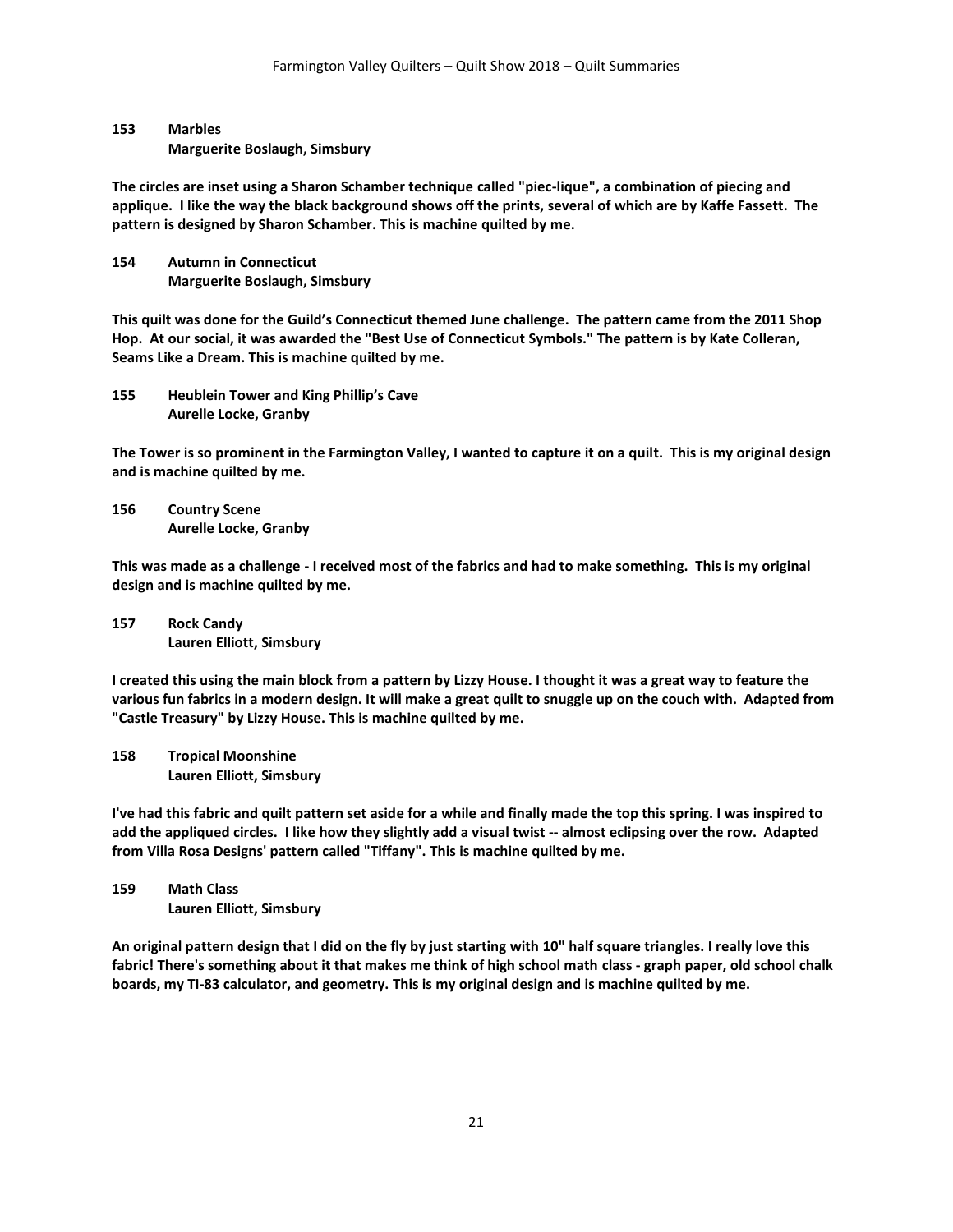## **160 Watercolor Heart Maureen Egan, Westfield, MA**

**In this quilt the shape emerges from playing around with color value. This is my original design and is machine quilted by me.**

**161 West Hill Hibiscus Lauren Elliott, Simsbury**

**I took Sheri's class on her modern Hawaiian applique quilt block technique at Stitches in Hartford, March 2018 with my mom. It was a great half day class and I finished the hand applique work during our summer vacation at West Hill Lake in Barkhamsted, CT this summer. One of my first real pieces of hand work and it was fun to do something different! "Hawaiian Applique Made Modern" by Sheri Cifaldi-Morrill of Whole Circle Studio. This machine quilted by me.**

**162 Connecticut Maureen Egan, Westfield, MA**

**Attached to this whimsical "map" are a star to mark the capital and 12 tiny charms representing farms, shore activities, and other distinctive features around the State of Connecticut. Did you find them all? This is my original design and is machine quilted by me.**

**163 My Poppy Field Lauren Elliott, Simsbury, CT**

**There are dark purple poppy flowers called "Lauren's Grape Poppy", and years ago my aunt painted a small watercolor of one for me as a birthday card that I framed and think of often. As this quilt began to come together, it started to remind me of the grape poppy flowers. These flowers often have varying hues with dark, rich purples at the base of the pedals and a slightly lighter or brighter tone at the tip. This is my original design and is machine quilted by me.**

**164 Zach & Delani - Wedding Quilt Kathleen Fallon, Weatogue**

**This was a Saturday Sampler project that just timed out right for our grandson's wedding. It is a little bit traditional and a little bit art quilt. The newlyweds have graciously lent the quilt back so it can be in the show. The pattern is Nancy Rink Designs. Machine Quilted by Debbie D'Angelo, Quilted Basket.**

**165 Out Town Evolves Kathleen Fallon, Weatogue**

**This was an online pattern from Moda Fabrics and quite a stash buster. Row one is the earlier days, complete with dirt roads. Row two starts getting into larger homes and cement roads. Three is the advent of condos and four is divided highways and all of today's glitz and glamour. Machine Quilted by Debbie D'Angelo, Quilted Basket.**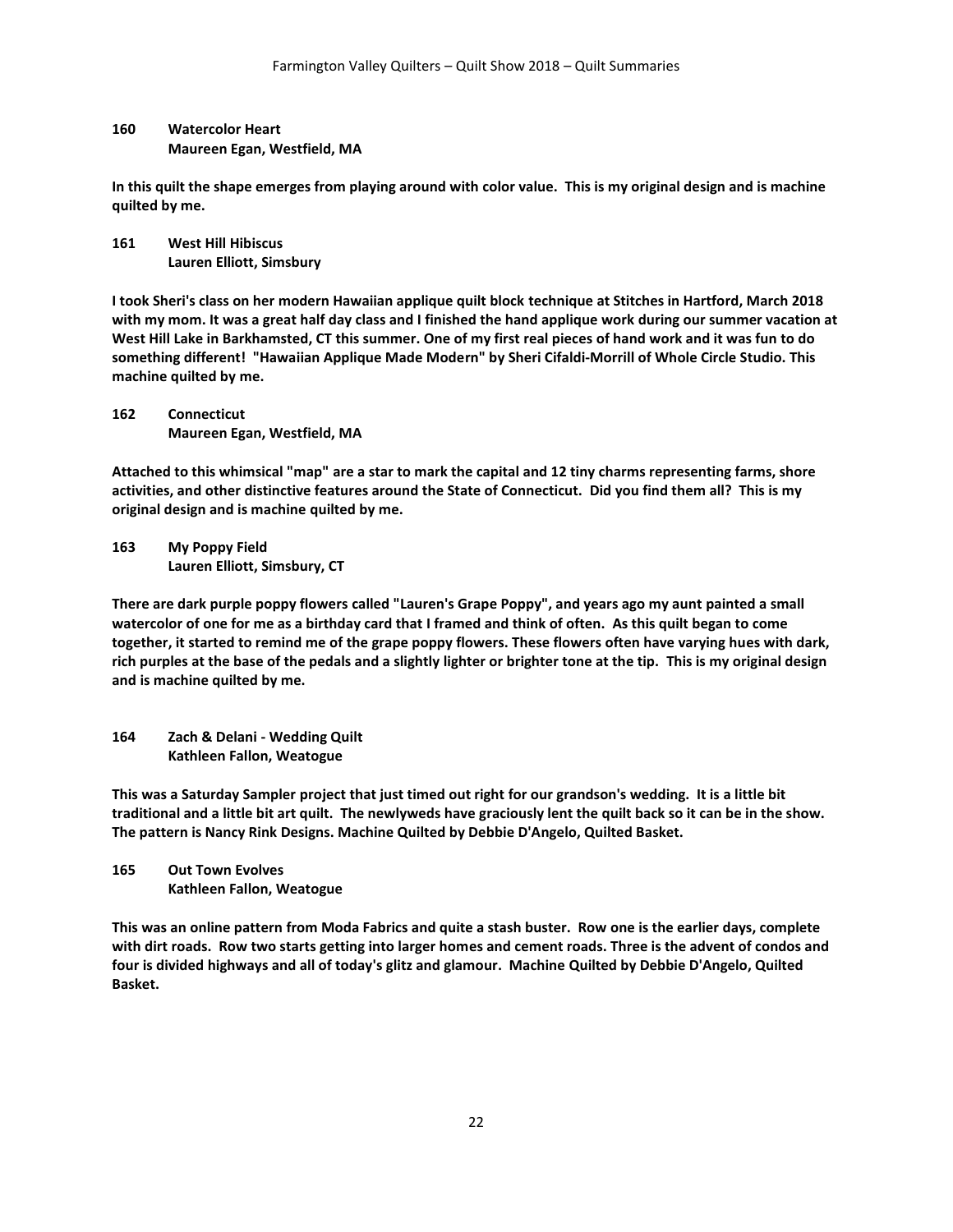## **166 Liam's Quilt Kathleen Fallon, Weatogue**

**This is for our youngest grandson. His cousin decided to come spend her Spring Break with Grandma & Grandpops and she wanted to learn to knit and quilt while she was here. Goals accomplished - she has done several scarves and we did this quilt together. To make it a true family project, this was my first long-arm project. Fun for all!. The pattern is from Swirly Girl Designs. This is machine quilted by me.** 

**168 Sunset Flowers Kathleen Fallon, Weatogue**

**I bought three of these panels about four years ago. Periodically I took the fabric out, studied it for inspiration and sadly, put it away again. Finally, the last time it came out, the light bulb came on and I did this "quilt-asyou-go" so I could edge quilt the center panel. It has all my favorite jewel tones and will be a "for-me" quilt. This is my design and is machine quilted by me.**

**169 Colorsplash Marie Knapps, Suffield**

**This was a project using color variations to create this quilt. I took this workshop at Country Treasures with Sue Ashe. The pattern is by Sue Ashe, Piecemakers. Machine Quilted by Sharon Kozaczka.**

**170 Royal Cross Marie Knapps, Suffield**

**This was a workshop quilt with Sharon Craig. Machine Quilted by Sharon Kozaczka.**

**171 City Sampler Michele Holcombe, Suffield**

**I love the blocks in Elizabeth Hartman's " Patchwork City " and decided to make a quilt with contemporary colors. This is my arrangement of the blocks and is machine quilted by me.**

**172 Autumn Twist Michele Holcombe, Suffield**

**I bought a pack of 5" squares in autumn colors. During a quilt retreat in Maine last August, the colors really called to me to make a fall quilt. The quilting patterns come from a book on 1950's fabric designs. This my pattern and is machine quilted by me.**

**173 Time Began in a Garden Michele Holcombe, Suffield**

**Gardening and quilting are my passions. So when I found this lovely pattern, I wanted to make it. The quilt hangs on my wall all year long. The pattern is designed by Sarah Sporrer. This is hand quilted by me.**

**174 Smith Mountain Morning Candace Casciano, Newington**

**This quilt was started in a workshop with Bonnie Hunter at the 2012 Vermont Quilt Festival. All the fabrics used in this quilt were from my stash. The pattern is designed by Bonnie Hunter. Machine Quilted by Laura McCarrick, Always Keep Quilting.**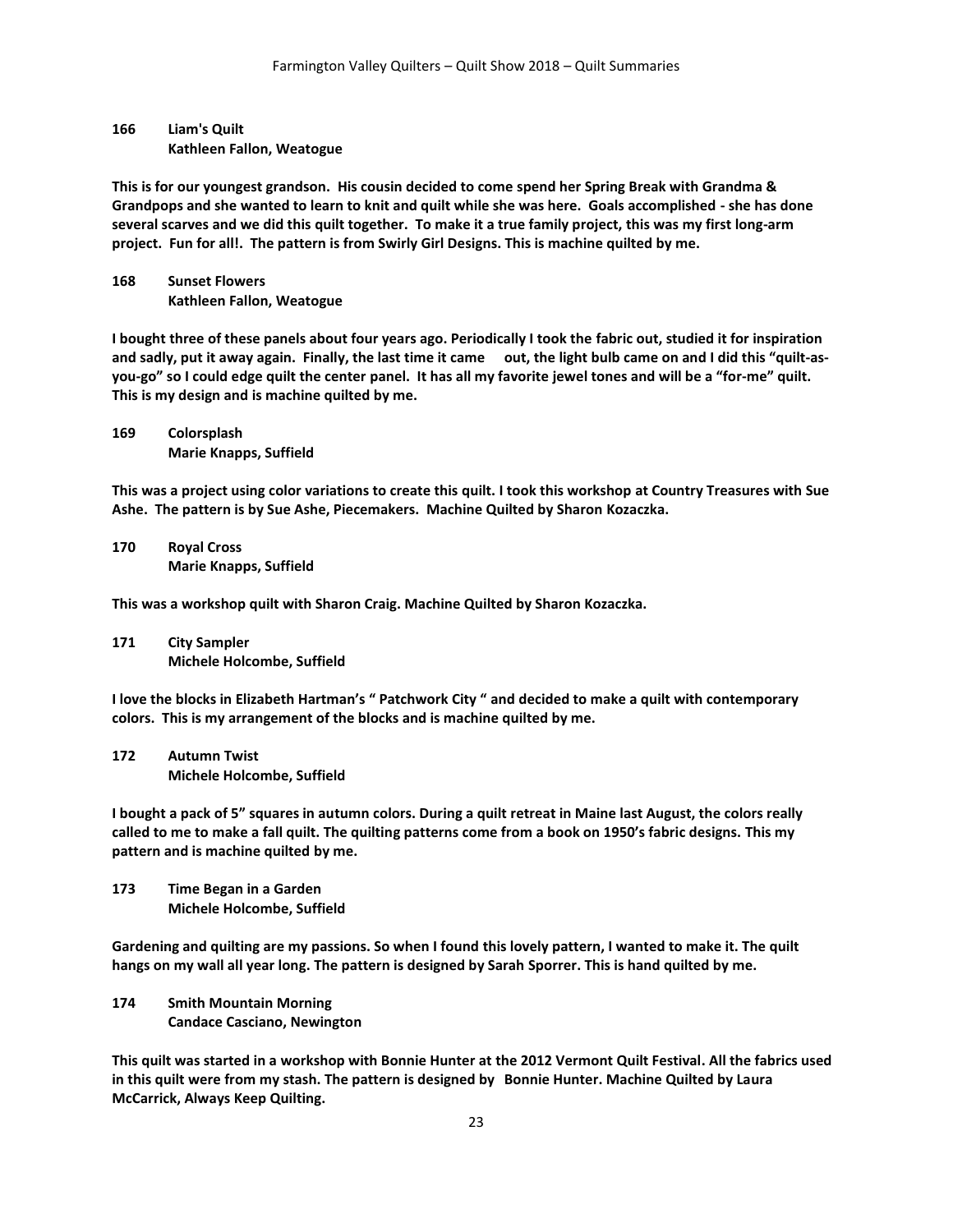**175 Alpine Wonder Marilyn Webber, Simsbury**

**This pattern appealed to me because of the shading (ombre) in the colors and the simplicity of the tree. I use it every Christmas! The pattern is from Keepsake Quilting. This is machine quilted by me.**

**177 Cosmopolitan Girl Christine Zepp, West Simsbury**

**While traveling around the world I decided to channel my inner Andy Warhol. The cosmopolitan girl has been to France, England, America and Italy. Each girl is hand appliqued and is my original design. I also did the machine quilting.**

**178 Greetings from Connecticut Maureen Egan, Westfield, MA**

**This postcard set features five official emblems of Connecticut. The State Animal is the Sperm Whale; State Tree, White Oak; State Capital, Hartford; State Flower, Mountain Laurel; and State Shellfish, Eastern Oyster. Each fabric postcard meets U.S. Postal regulations and really can be sent through the mail! This is my original design and is machine quilted by me.**

**179 Quilt of Valor, Log Cabin Design Maureen Hulsart, Bloomfield**

**This was my first Log Cabin Pattern. I was amazed how well everything fit together considering it was one of my first quilts. This will be awarded to a Veteran through the Quilt of Valor Program. The pattern is from Eleanor Burns, Quilt in a Day book. Machine Quilted by Nora Borowski.**

**180 "Protest" Katherine Carver, Hartford**

**This is a mixed media piece. All parts are designed and made by me. Used machine quilting, beading, attached pieces, and also fabric designed and colored by me. This is my original design and is machine quilted by me.**

**181 Airplanes over the prairie Katherine Carver, Hartford**

**This was made from a few strips of airplane fabric. All additional fabrics are from my stash or purchased, and one was from another Guild member's stash. This is my original design and is machine quilted by me.**

**182 Sherry's Butterfly Garden Sherry Hovencamp, Windsor**

**This is my version of the traditional Grandmother's Flower Garden, but without the path around the flowers. Started in January 2017, this was my first attempt at English Paper Piecing. The flowers were hand stitched, appliqued to the border, and machine quilted. This is my design and is machine quilted by me.**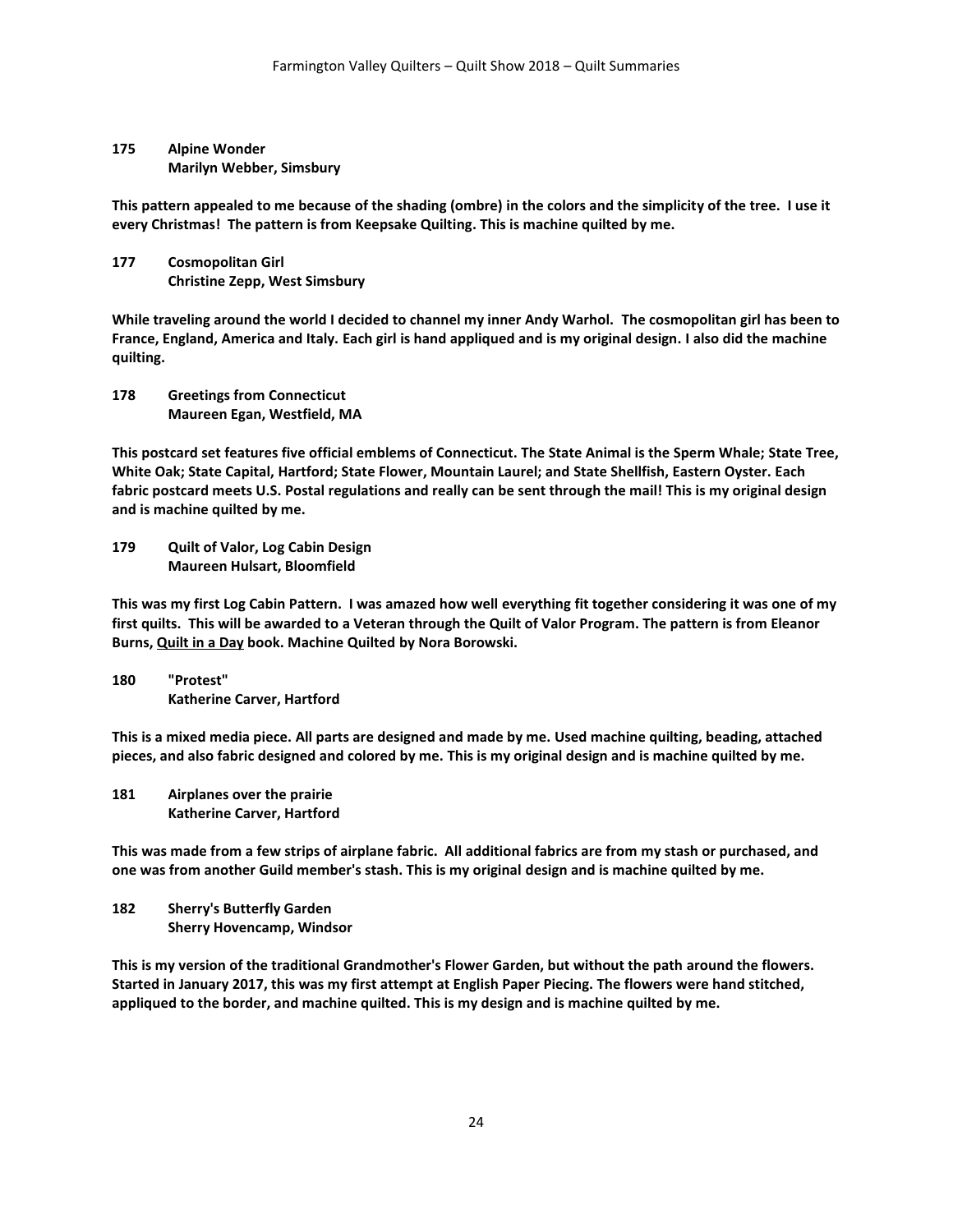## **183 Circus Bears Katherine Carver, Hartford**

**This quilt was made for the Neonatal Unit at UConn. We started with a fabric scrap to fussy cut the bears. Additional fabrics were added from my stash. This is my design and is machine quilted by me.**

**184 Four Lighthouses in Maine Maureen Egan, Westfield MA**

**Four of Maine's beautiful lighthouses are featured in this little wall quilt: Portland Head Light in Cape Elizabeth; Spring Point Ledge Light, South Portland; West Quoddy Head Light, Lubec; and Seguin Island Light, Bath. The charming programmed embroideries are from an East Coast Lighthouses series by Cactus Punch Designs. This is a traditional attic windows pattern and is machine quilted by me.**

**185 Mormor's Quilt Jan Porri, Windsor**

**My own Mormor (Swedish for mother's mother) was very special to me. When I saw this pattern, I knew I had to make it!. The pattern is by Georgia Bonsteel. This is machine quilted by me.**

**186 #1 Pine tree strip Jan Porri, Windsor**

**Made one similar for my sister, after gifting that, it was time to make one for me!! The pattern is designed by Deb Eggers. This is machine quilted by me.**

**187 Rainbow Scrap Quilt Sally Sargent Markey, Granby**

**I have quart bags of quilt scraps. These scraps were 2". My intent was to make a rainbow-like quilt for myself. This is my design and is hand quilted by me.**

**188 Baby Kaliedescope Quilt Sally Sargent Markey, Granby, CT**

**This quilt started from my demonstration to the "Granbees" Guild on easy kaleidoscope piecing. The blocks in the corners of the quilt show the lily before I cut them into kaleidoscope pieces. This is my design and is hand quilted by me.**

**189 Easy Kaleidoscope Quilt Sally Sargent Markey, Granby**

**This quilt started as a demonstration to the "Granbees" Guild on easy kaleidoscope piecing. Most were made from long strips of fabric I seamed and then cut with a triangular ruler.This is my design and hand quilted by me.**

**190 Scrap Quilt Sally Sargent Markey, Granby**

**This was started at one of our guild retreats in Ivoryton. It's a bit "busy" so it took a long time to finish. It used a lot of scraps and that's always good! This is my design. Machine Quilted by Lynn Veith.**

**191 Orion's Belt**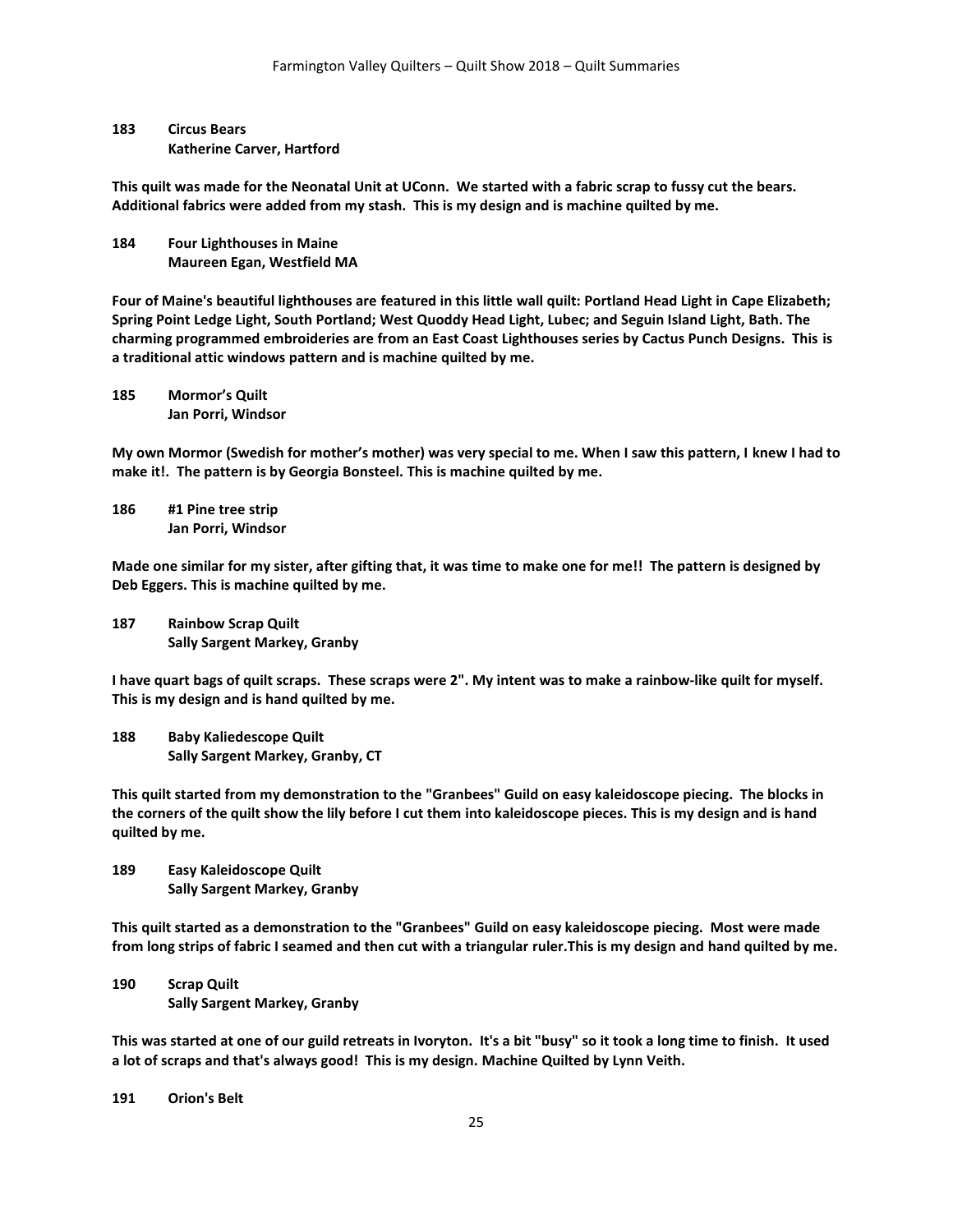#### **Peggy Thomsen, Weatogue**

**This was a free pattern titled "Orion's Belt" that came with a fat quarter bundle I purchased. It was quilted with a design called "Galaxy", so I call this my "Men In Black" quilt. (Fans of the movie will understand). This is machine quilted by me.**

**192 Promise of Spring Peggy Thomsen, Weatogue**

**This quilt was made from a kit featuring a fabric panel. This is my Easter quilt. The pattern is by Cori Dantini. This is machine quilted by me.**

**193 Best Day Ever Peggy Thomsen, Weatogue**

**This is a kit featuring a fabric panel by Cori Dantini. I love that it is a sweet, not scary, Halloween quilt. This is machine quilted by me.**

**194 President's Quilt - 2018 Peggy Thomsen, Weatogue**

**This quilt top was presented to me at the end of my term as President of the Guild on June 20, 2018. I am so thankful to the members who completed the blocks and assembled the top. I will always cherish it. This is machine quilted by me.**

**195 R.I.P. Michelle Palmer, Simsbury**

**My own little touch to this quilt was the tombstones. Adding those to the design was really fun. The pattern is from CrabApple Hill. Machine Quilted by Sandy Morawski.**

**196 BUTTERCUPS Paula DeSilva, Colchester**

**I love yellow; it's such a happy color. These colors reminds me of Jones Beach in the summer...lots of sun and endless blue skies. This is my original design. Machine Quilted by William Cook.**

**197 My Hero Paula DeSilva, Colchester**

**My dear brother in law served in the Rhode Island National Guard for over 30 years. Just as he was about to retire, he was assigned to Iraq at the age of 54! Not only did he serve his country in this war zone, but mentored young soldiers a generation younger. He is a very gentle soul who loves his country. He is my hero. This is my pattern. Machine Quilted by Deb Mastriani.**

**198 Holi Ganesha Judy Prohaska, Canton**

**Reminiscent of a holiday in India during the Holi celebration. The pattern is by Madi Hastings. This is machine quilted by me.**

**199 Unexpected Turqoise**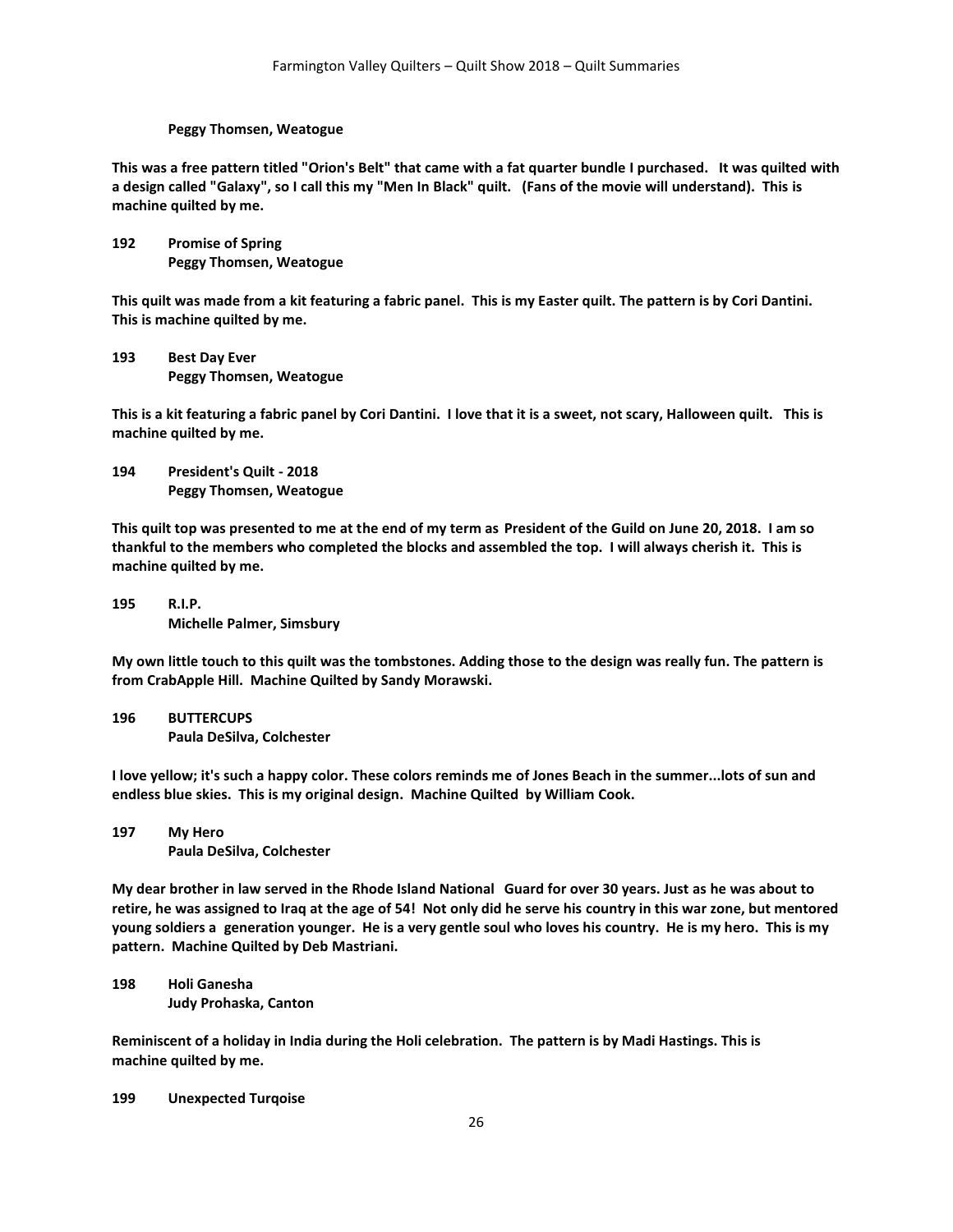#### **Katherine Carver, Hartford**

**This is an attempt to have a surprise element of turquoise. This is my original design and is machine quilted by me.**

**200 Orange Stepping Stones. Katherine Carver, Hartford**

**My fascination was with the yellow circles to be off set with orange and turquoise. This is my original design and is machine quilted by me.**

- **201 Vulnerability Shield of Hope**
	- **Sandi Schrader, Burlington**

**Angry at the current administration, I wanted to make a wall hanging with a political statement. As I thought about the current megalomaniacal president and his venal policies, I felt angry and vulnerable. Rather than create something that would perpetuate my fury, I decided to create a shield that would remind me that the natural world heals itself. My shield represents peace, hope, and rebirth. It reminds me of the ubiquitous presence of good vs. evil, of questions which contain answers, and that seemingly opposite or contrary forces may actually be complementary, interconnected and interdependent. This is my design and is machine quilted by me.**

**202 We're Here! Sandi Schrader, Burlington**

**This is the rusting car we see when we have nearly completed our 4 hour drive to our camp in Maine. This is my design and is machine quilted by me.**

**204 Ursus Maritimus MaryPat Leger, Winchester Center**

**I made this quilt for an Earth Day challenge. Each quilt had to incorporate the purple fabric that is the bear's shadow. The plight of the polar bear is written in the upper portion of the quilt. On the back you can see the polar bear at night. This is my original design and is machine quilted by me.**

**205 Christmas Tree Skirt Chris Snieckus, Barkhamsted**

**A happy, wonky house Christmas Tree skirt. I got the idea from photo on Pinterest. This machine quilted by me.**

**206 Halloween Village Chris Snieckus, Barkhamsted**

**This is a wall hanging I made based off of a Karen Eckmeier workshop I took through the guild. This is my design and is machine quilted by me.**

**207 Pastel Star Orphan Blocks Bernice Hovencamp, Bloomfield**

**Four orphan pastel star blocks that did not make it into a king-size wedding quilt. Now they will adorn my sewing room wall. This is my design and is machine quilted by me.**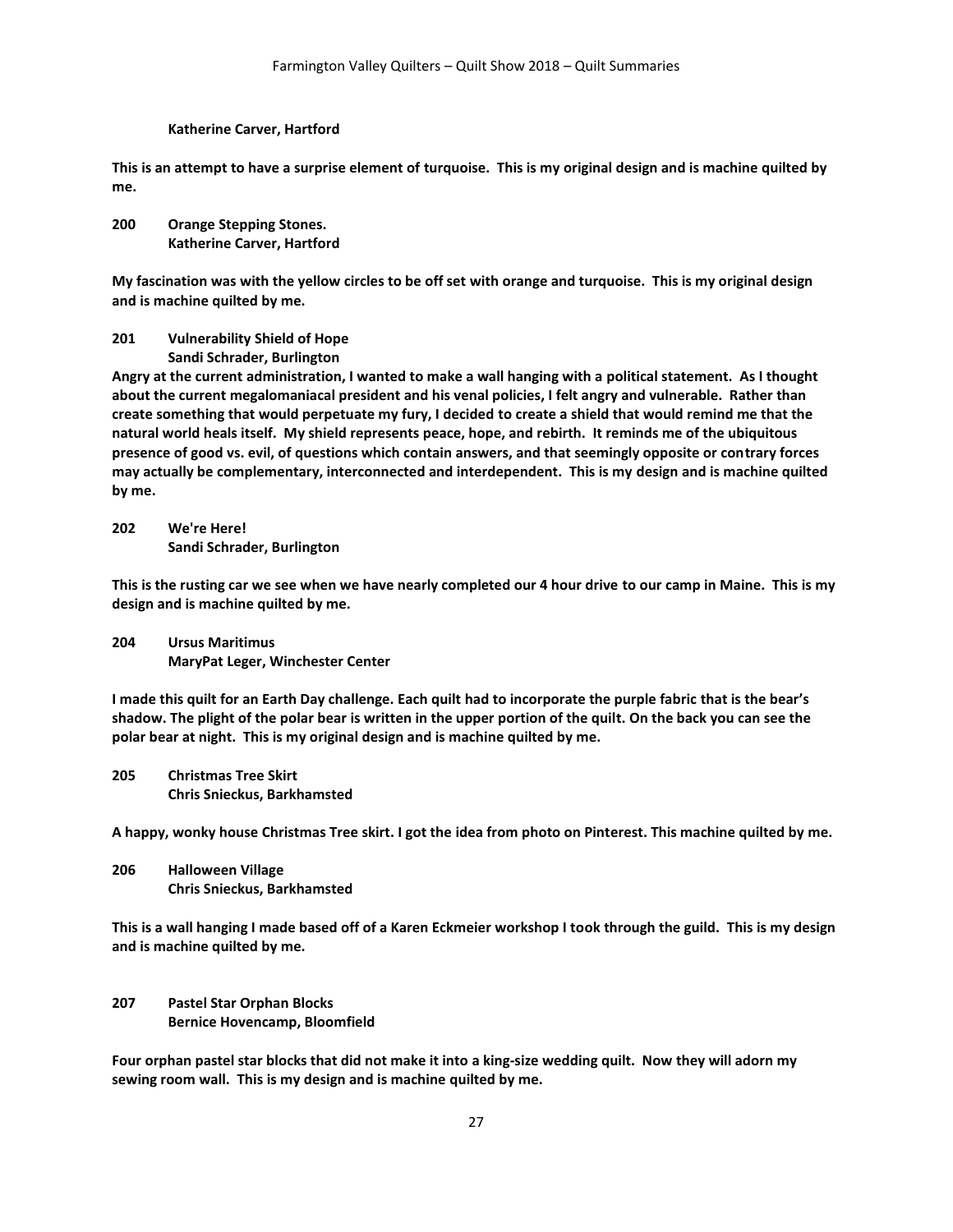## **208 Daughter's Baby Quilt Challenge Bernice Hovencamp, Bloomfield**

**Challenged by my daughter to make a baby quilt for a great- niece using fabric I already had for this fat quarter quilt. I purchased numerous yards of white for the background - and had enough fabric for two quilts - one to be ready for the NEXT great-niece or great-nephew. The pattern is modified from "Lucky Stars" by Atkinson Designs. This is machine quilted by me.**

**209 My Favorite Pattern Quilt of Valor Bernice Hovencamp, Bloomfield**

**This Quilt of Valor will be presented to a Veteran in the New York State Veterans' Home in Norwich, New York. Quilts of Valor are presented to active duty, wounded warriors or veterans who served "in harm's way" in combat areas, as a thank you for their service, sacrifice and valor to our country. The pattern is my design. Machine Quilted by Sherry Hovencamp.**

**210 Red, White & Blue - Blankie/ Doll Quilt Bernice Hovencamp, Bloomfield**

**Red, White and Blue is a "blankie", or teddy bear/ doll quilt that is made from the leftover triangles from Quilts of Valor flying geese quilt blocks. I make these into pinwheel half-square triangle (HST) quilts for all my greatnieces and great-nephews so they can start from a very early age to appreciate the colors of our USA flag. This is my design and is machine quilted by me.**

**211 Waste Not, Want Not Bernice Hovencamp, Bloomfield**

**Inspired by Brenda Henning's Trending Triangles book, I used the leftover flying geese trimmed triangles of my daughter's baby quilt challenge quilt to make half square triangles (HSTs), trimmed to 1.75" and finishing to 1.25" and added borders for a wall hanging. The book showed numerous different layouts for the blocks. Many times the blocks "rearranged" themselves after sewing some seams together incorrectly, so I went with the flow. This is my design and is machine quilted by me.**

**212 Leave No Leftover Behind Bernice Hovencamp, Bloomfield**

**After making my daughter's baby quilt challenge quilt, and my waste not, want not quilt, I still had some leftover 1.75" half square triangles (HSTs) from those trimmed flying geese blocks of the baby quilt, so, I said to myself, "Self, what should I do with these?" This wall hanging is what I came up with. This is my design and is machine quilted by me.**

**213 Putin Country Robin Schofield, Simsbury**

**This is a take-off from the Karen Eckmeier Happy Villages class using the same techniques. This is my design and is machine quilted by me.**